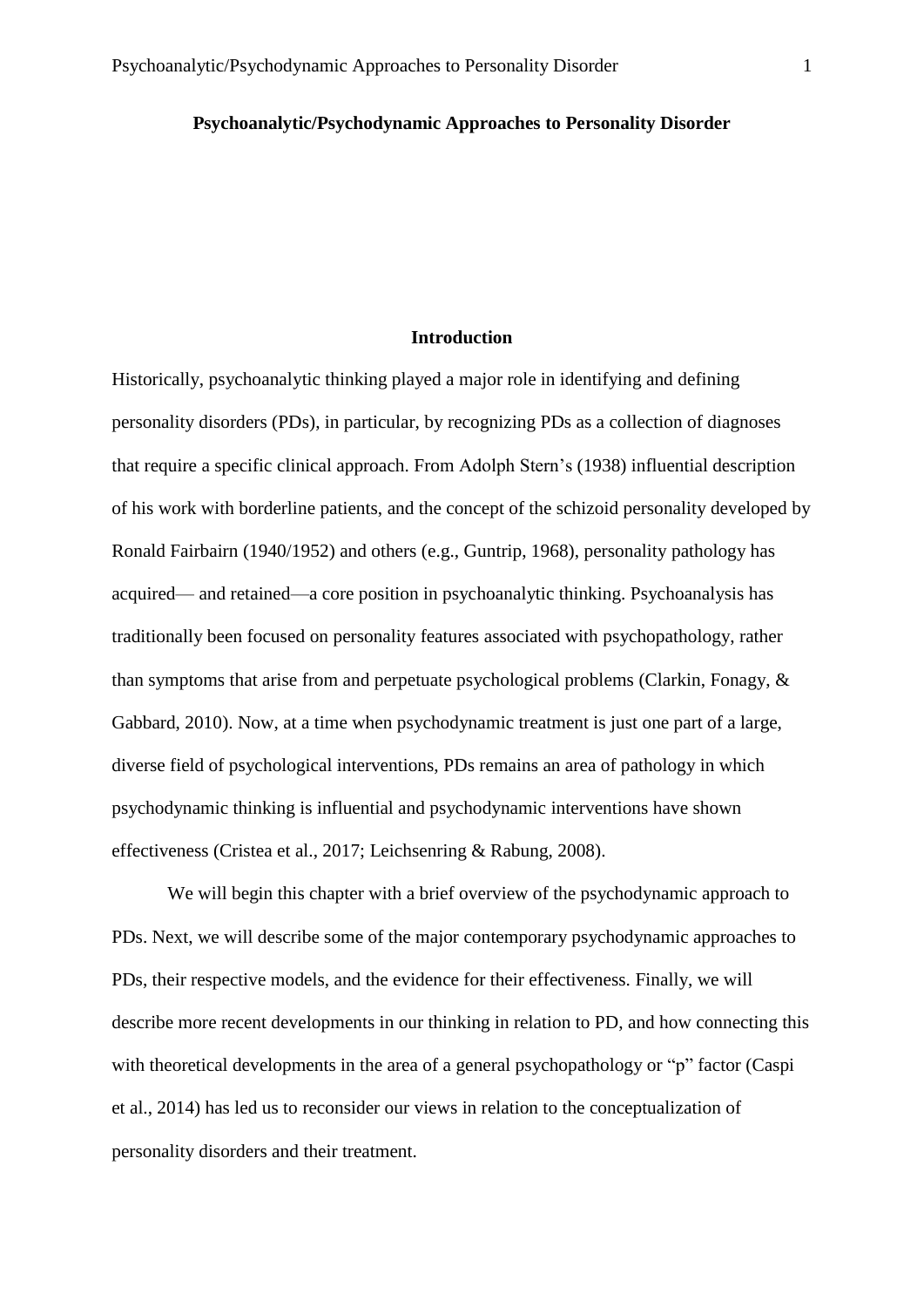The particular challenges presented by therapeutic work with individuals with PD have required psychoanalysts to reconsider their work in creative ways – for example, the limitations of a drive-focused, intrapsychic model in the context of working with severely disturbed patients contributing to a shift towards a more interpersonal, object-relational and developmental approach. This position of being forced to think differently—in terms of both theory and technique—that inspired Stern's (1938) paper on what at the time was termed the "borderline group of neuroses," its original meaning being here on the borderline between neurosis and psychosis. The challenges of comorbidity, complexity, and chronicity associated with PD continue to represent a significant challenge to how clinicians work, and have driven ongoing discussions about the structure of psychopathology (Skodol et al., 2011). Psychodynamic thinking has made some vital contributions to the ways in which we now understand PD. However, the psychodynamic approach has also had its limitations; indeed, it might be argued that one of the reasons PD has stimulated so much intellectual interest in the psychoanalytic literature lies in the challenges that clinicians have faced when working with people with a diagnosis of PD.

# **Different Psychoanalytic Traditions and Approaches to Personality Disorder The Kleinian–Bionian Model**

One of the models of PD that is perhaps most commonly held by psychoanalysts derives from the work of Melanie Klein and Wilfred Bion. In essence, this model posits that personality pathology is driven by the dominance of the *paranoid–schizoid position*, which causes the individual to split objects into good (idealized, loving) and bad (persecutory, frightening, hateful). The model also posits that psychological health depends on the individual being able to retain (with relative stability) the *depressive position*, which is characterized by a more balanced and developmentally mature capacity to recognize and tolerate the presence of both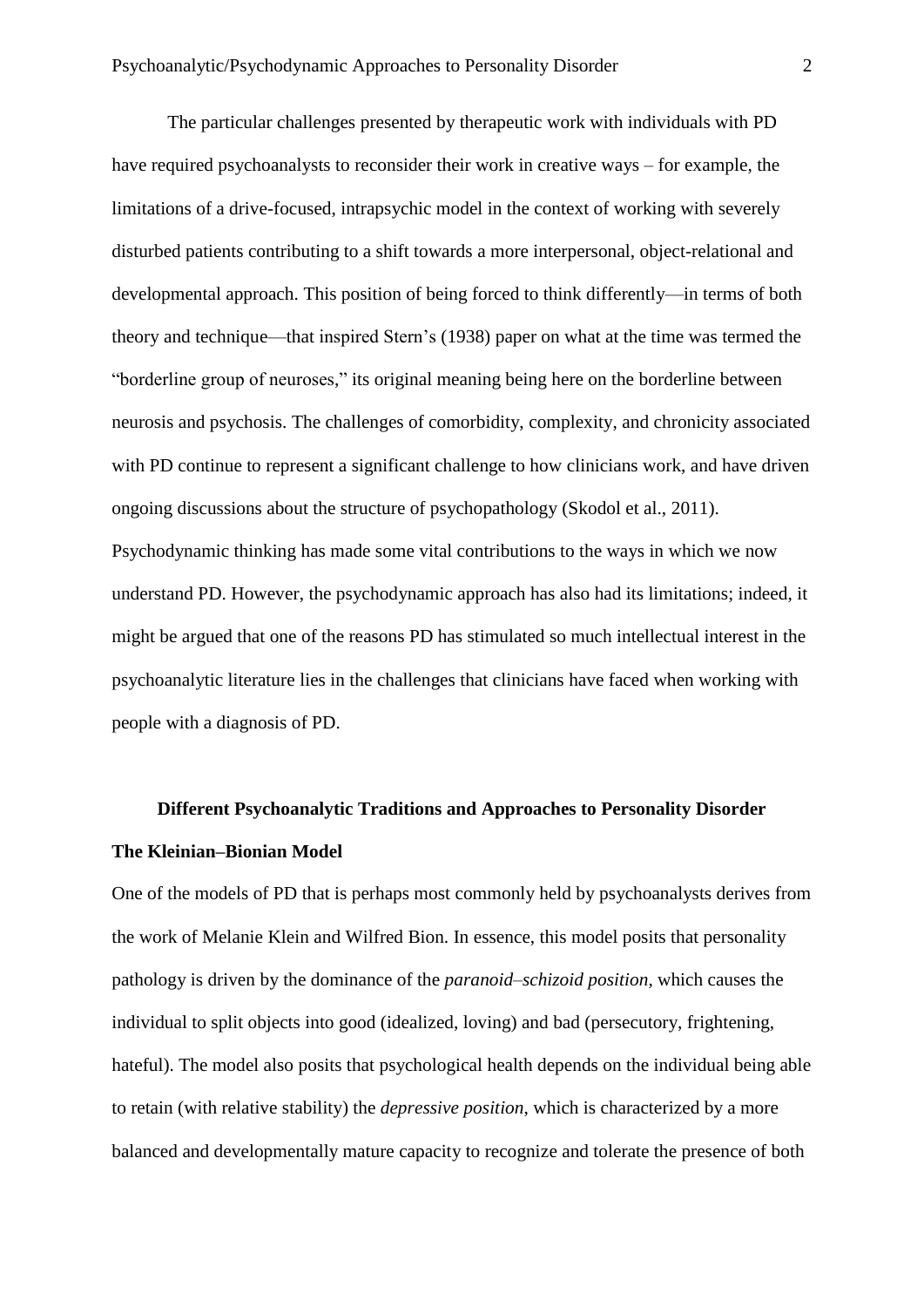bad and good together in one object, and to identify and correct one's own tendency to split representations of self and others in an unrealistic and distorting way.

In the classic Kleinian model, the tendency toward the paranoid–schizoid position is considered to be primarily constitutional in origin, reflecting the individual's overwhelming destructive impulses—described as "envy" by Klein (1957)—being turned upon the object, who provides love and sustenance. Bion elaborated this theory further by suggesting that environmental processes might exacerbate this constitutional tendency. For Bion, the primary environmental factor at work was the caregiver's limited capacity for *reverie*, a concept used by Bion (1967) to describe a caregiver's ability to tolerate and contain their child's primitive and often difficult thoughts and feelings, and reflect them back to the child in a contained and manageable form.

In relation to the symptoms and characteristics of PDs, this model proposes that persecutory anxiety—that is, the sense of an overwhelming threat from a bad object—results in a sense of fragmentation and even annihilation of the self. These symptoms are characteristic of severe PD, and are particularly pertinent in the context of recent work suggesting that borderline PD (BPD), which is perhaps most archetypically associated with these symptoms, may capture the core of personality pathology or be representative of all PDs (Sharp et al., 2015). In this model, chronic depression, such as manifests in depressive PD but also in most if not all PDs, is considered to be an outcome of the individual being unable to escape their fear of harming the loved object and thus repressing all aggression, resulting in feelings of self-persecution. Narcissistic pathology is thus considered to be a defense against envy and dependence; here, the individual makes use of the other in highly destructive ways, leading to two possible forms of narcissism: *thin-skinned*, in which the individual demands constant reassurance, and *thick-skinned*, in which the individual presents a hostile, often arrogant and self-isolating stance in relation to others (Rosenfeld, 1971).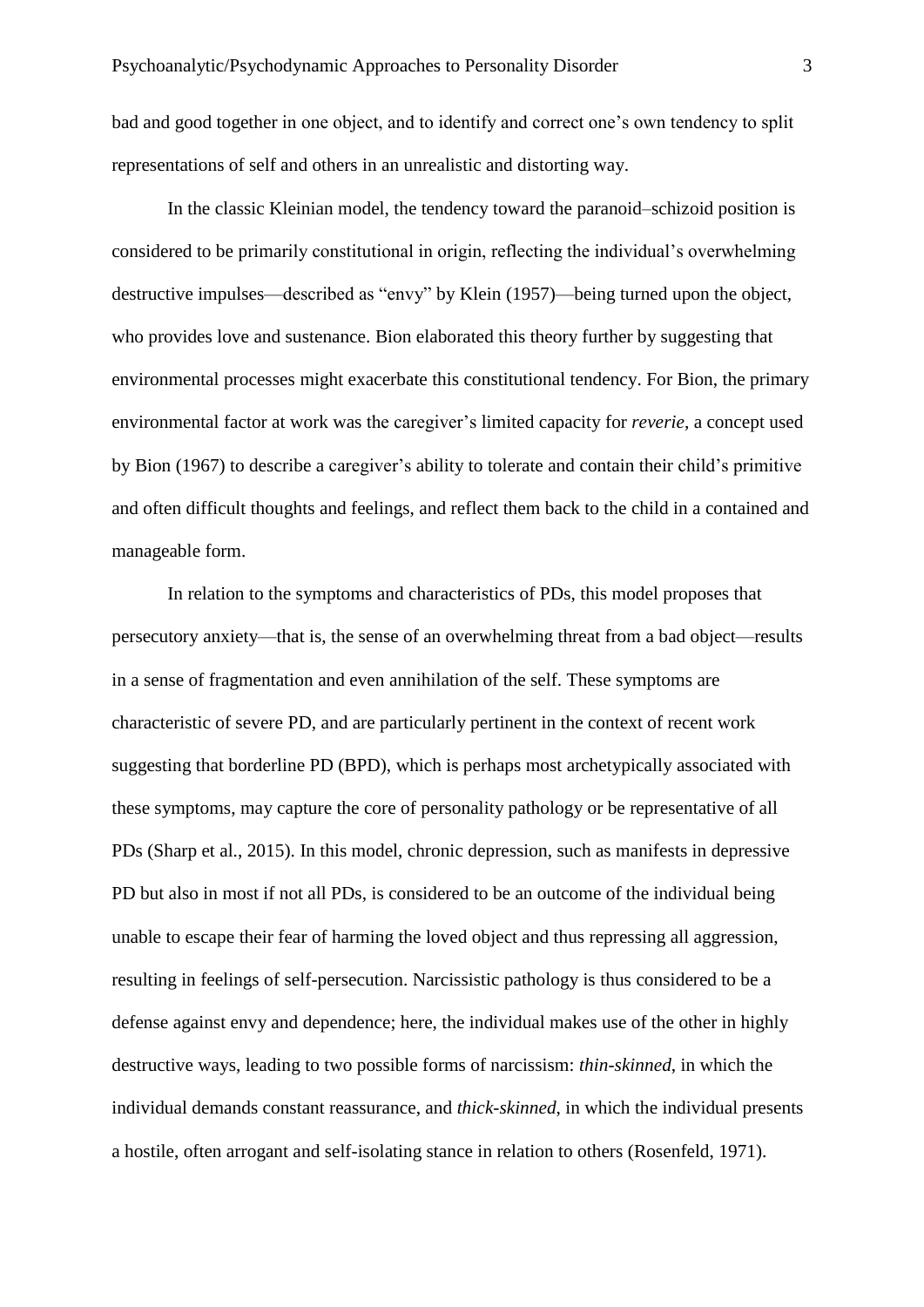The work of the Kleinian school of writers has substantially enriched our understanding of emotional development and psychological functioning, while the work of Bion created a bridge between the two (previously separated) areas of cognitive development and personality pathology. The influence of some of Bion's thinking can be seen in recent mentalizing approaches to PDs (described later in this chapter), for example, with parallels being evident between the notion of the function of reverie (in Bion's thinking) and the role of the caregiver's mirroring in helping the child tolerate and ultimately be able to think about his/her own thoughts and feelings, and then others' (in mentalizing theory). In contrast, there are undoubtedly points of divergence between Kleinian thinking and more contemporary work. One notable example derives from the fact that many Kleinians are skeptical about or even somewhat hostile toward the place of empirical investigation in psychoanalysis, whereas the pragmatic and intellectual value of the pursuit of empirical testing is a driving principle of modern psychodynamic therapies. Furthermore, growing understanding of neuropsychology, the role of genetics in mental health and disorder, and the complexity of gene–environment interactions and epigenetics has left the classical Kleinian model appearing, by contrast, prone to over-specification and excessively causally linear in relation to the links between early experience and psychopathology in later life.

## **The British Object Relations Perspective**

As mentioned in the Introduction, Ronald Fairbairn was one of the early leading psychoanalytic figures in the field of PD. One of the key shifts, which was driven in the first instance by Fairbairn, was a new focus on the individual's need for the other and a connection with the other *per se*, rather than the things (e.g., sustenance, libidinal gratification) provided by others. This represented quite a radical change of emphasis in psychoanalytic thinking from psychic structure to psychic content.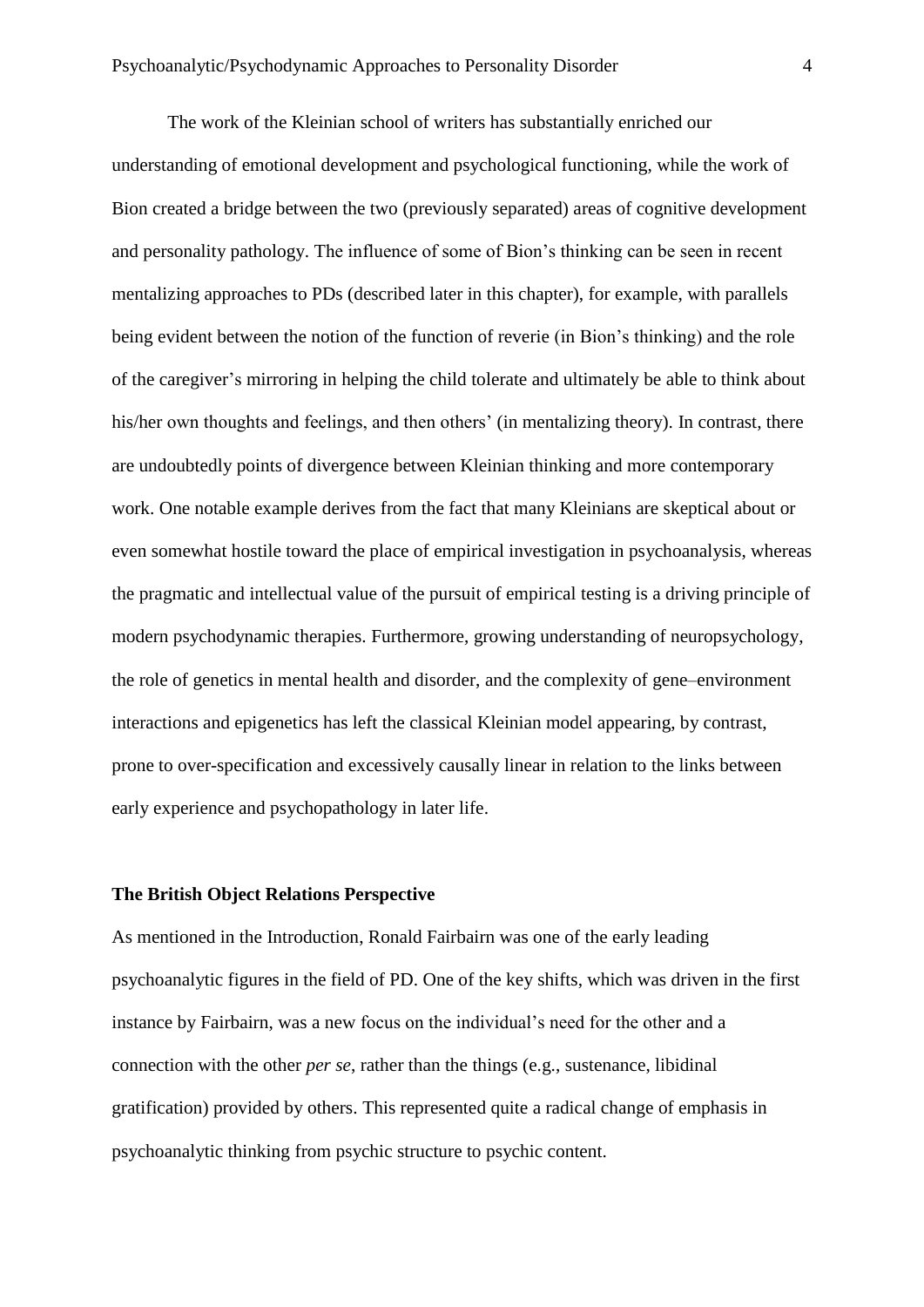Fairbairn (1952b) proposed that the infant has a primary drive for contact—that is, to create object relations. If this need for intimacy is not adequately met, the intolerable experience of a rejecting or unsatisfying caregiver is defensively split and internalized separate from the main, idealized representation of the caregiver and the self in relation to the caregiver. According to this viewpoint, the co-existence of these incompatible representations—the so-called *schizoid condition*—gives rise to psychological disorder (Fairbairn, 1952b).

One of Fairbairn's major contributions was the suggestion that severe early traumas are stored in memories that are "frozen" or dissociated from a person's central ego or functional self (Fairbairn, 1944). The experience of privation, for example, makes the infant view his/her love as bad and destructive, which in turn causes him/her to withdraw from emotional contact with the outer world, and ultimately creates a highly disturbed experience of external reality. Schizoid personality (Fairbairn, 1940/1952, 1952a) arises out of the baby's feeling that his/her love for the mother will destroy her and that it therefore has to be inhibited, along with all intimacy. The ego is split and neither the other nor the self is perceived as a whole person. These individuals hide their love and protect themselves from the love of others. To this theory, Winnicott (1965a) added the idea of a falseness in selfpresentation that becomes truly maladaptive only in the context of an intimate interpersonal relationship: this was where the concept of the "false self" originated. Guntrip (1968) further added that the rejection by a hostile object leads to a "hunger" for objects that at the same time are feared.

Winnicott (1965b) also argued that borderline patients employ a number of the same defenses as psychotic patients. Winnicott (1960) notes that these patients have no sense that others—including the therapist—have lives of their own. Such patients respond with intense anger if their sense of omnipotence is threatened. These observations have been confirmed by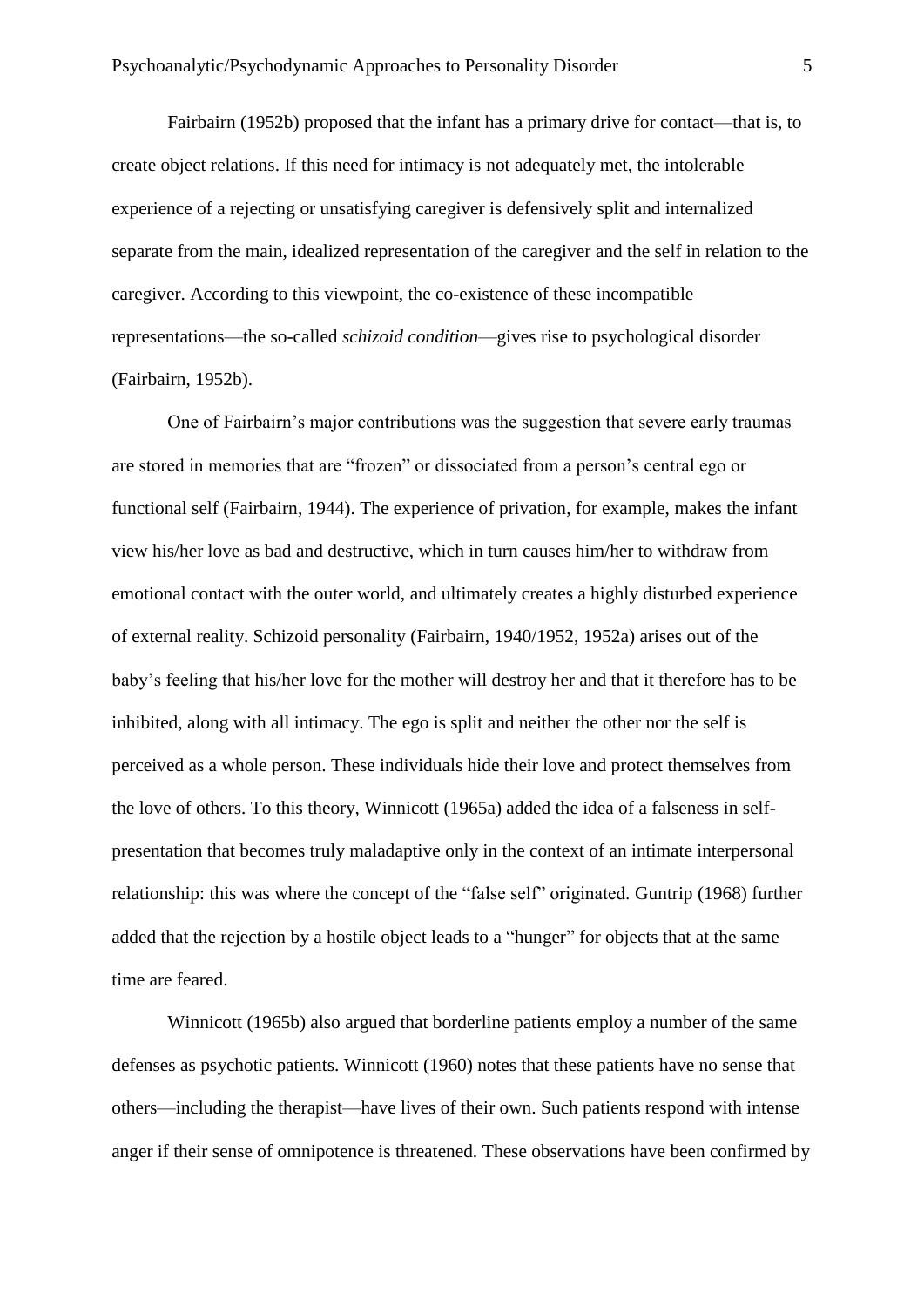research showing that BPD patients have a specific deficit in mental-state awareness in the context of attachment relationships (Fonagy & Target, 1996).

Winnicott, and object relational formulations more generally, did not completely reject the role of constitutional factors in psychopathology, but they often exclusively emphasized the role of the early environment. Such an emphasis is clearly incompatible with the results of behavioral genetic studies that have since taken place (e.g., Plomin & McGuffin, 2003). By contrast, the Freudian tradition showed greater respect for constitutional factors and the role of genetics in, for example, symptom choice and vulnerability to environmental stress. Research on the genetics of PD has in fact shown that PD is highly heritable (Bornovalova, Hicks, Iacono, & McGue, 2009; Distel et al., 2008; Kendler et al., 2008; Torgersen et al., 2008).

The major weakness of Winnicott's theory—which the entire British object-relations tradition displays—is its potentially somewhat naive reconstruction of infancy in the adult mind, leading to often somewhat metaphorical descriptions that on the one hand are clinically immensely useful, but fail to do justice to the complexity of psychological development. In the face of the evidence (e.g. Rutter, Kim-Cohen, & Maughan, 2006), the argument for a linear development from infancy to adulthood cannot be maintained. In fact, longitudinal studies have suggested that personality is subject to reorganization throughout the complex trajectory of development, based on significant positive and negative influences (Lyons-Ruth & Jacobvitz, 2008; Lyons-Ruth, Yellin, Melnick, & Atwood, 2005).

### **Kohut and Self Psychology**

Heinz Kohut's central idea, developed most fully in the 1970s, was that an essential developmental need for the infant, in the context of their helplessness and lack of physical self-mastery, is the experience of an understanding, supportive caregiver (Kohut, 1971, 1977;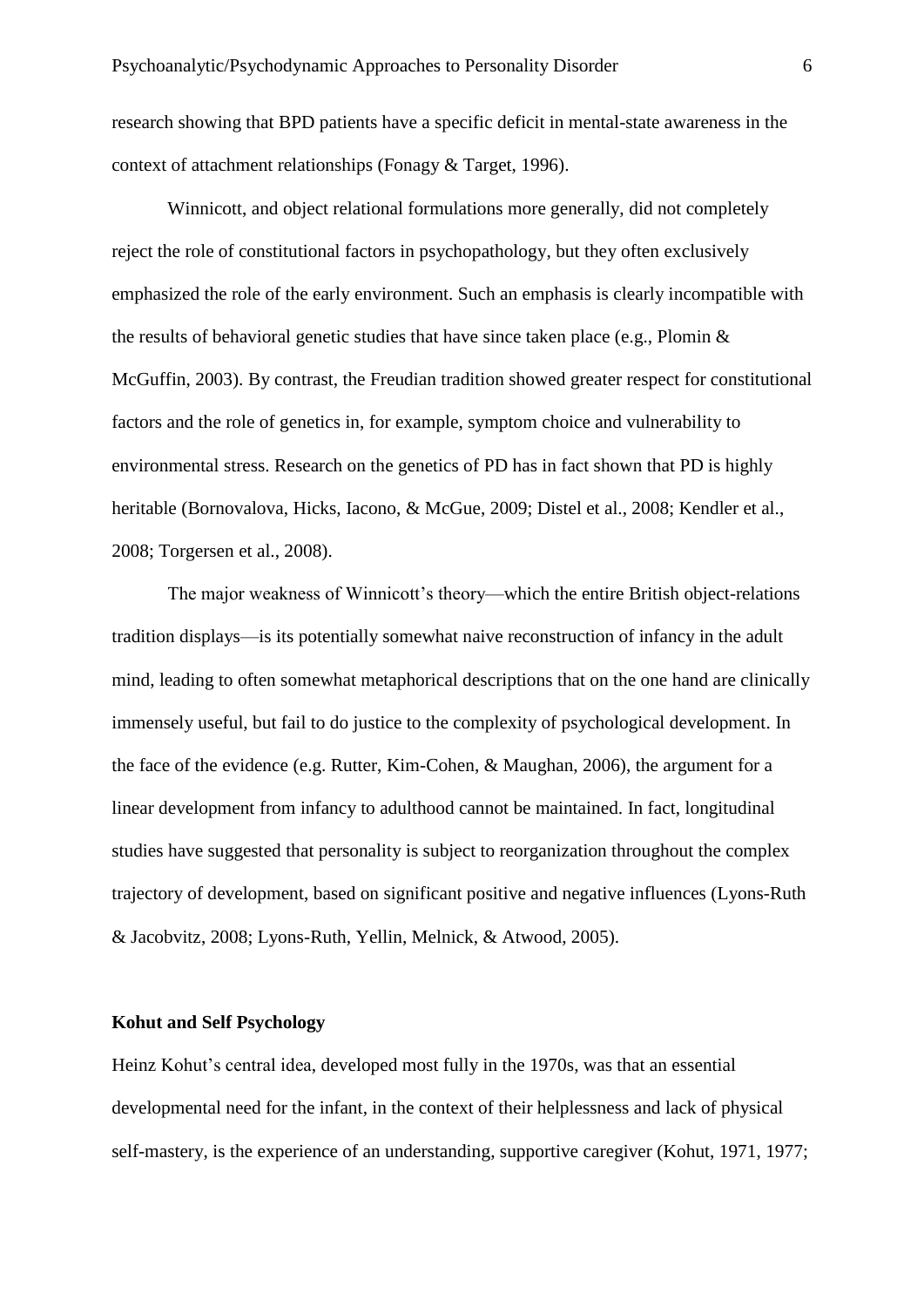Kohut & Wolf, 1978). Kohut further proposed that this need for understanding—*empathy* was a key term in his writing—persists throughout the lifespan. In the early years of life, the caregiver's support and empathy helps support the development of the child's experience of selfhood. This process of self formation is in the first instance supported by the caregiver treating the child as a self in his/her own right, by identifying and recognizing the child's affects and helping the child to tolerate and think about them. Kohut describes the caregiver as acting as a *selfobject*—the person in the environment who performs functions for the self. The caregiver begins this process with the infant by providing empathic and mirroring responses. The child's experience of having his/her affects integrated and presented back to him/her in this way allows the child to achieve a healthy developmental stage characterized by a sense of their own grandiosity, which in turn acts as a defense against vulnerability. The infant's normal stage of "grandiosity" becomes, in healthy development, integrated with more connected, realistic ambitions, via the idealized identification of a selfobject. The selfcohesion provided by the selfobject's empathic and supportive care enables the child to develop the capacity for self-regulation and a stable sense of self esteem.

In Kohut's model, psychopathology arises from the fear of losing one's sense of who one is. Deficiencies in the facilitating experiences provided by the selfobject can lead to a primary psychic defect and an inadequately developed sense of self. According to this model, PD is the result of a weakened sense of self that is susceptible to temporary fragmentation. Kohut was particularly interested in narcissistic PD, and his thinking in relation to PDs initially focused on narcissistic personality, which he interpreted as a developmental arrest at the stage of the grandiose exhibitionistic self, which has not been tempered by integrative and mirroring responses from the caregiver. This failure on the part of the caregiver causes an arrest in the movement from the grandiose exhibitionistic self to realistic ambition, and from the idealization of the parental imago to the formation of a healthier ego ideal. Repression of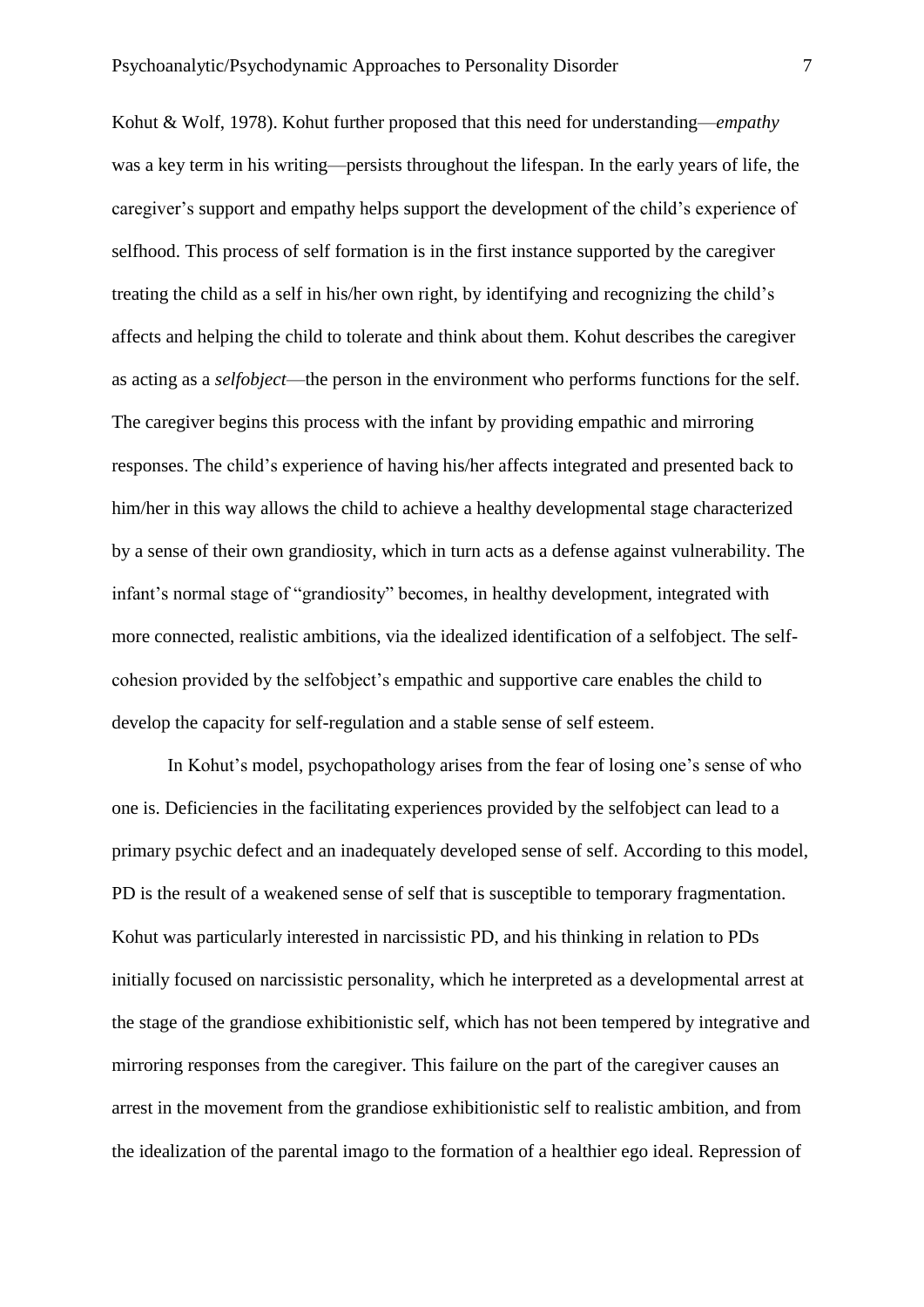the grandiose self leads, according to Kohut, to low self-esteem, vague depression, and lack of initiative (Rosenfeld's (1971) "thin-skinned" narcissism). When splitting dominates, the grandiose self manifests as boastfulness, arrogance, and a dismissive attitude that is out of touch with reality (Rosenfeld's "thick-skinned" narcissism). Fundamentally, both forms of narcissism are characterized by low self-esteem, hypersensitivity to criticism, and the need to continue to be mirrored. According to this theory, violent behavior by narcissistic individuals is triggered by a threat to the self that is experienced as a sense of shame, which generates an overwhelming need to inflict injury on the shaming person and repair the narcissistic injury (Gilligan, 1997). In this self-psychology model, BPD is conceptualized as the outcome of an incapacity to retain access psychologically to soothing selfobjects; this creates an inner emptiness and a failure of integrated self-organization that results in an overwhelming annihilative panic when faced with the possibility of a threat to a relationship.

## **The Structural Object Relations Model**

Otto Kernberg has been a highly influential thinker in the field of personality disorder. His initial contribution was to succeed in integrating the ego psychology and object relations traditions (see Kernberg, 1975, 1980a, 1980b, 1984, 1992). Kernberg's theory positions affect as the primary motivational system. Accordingly, the representation of the relationship between self and object is driven by an "engine" of associated affects (Kernberg, 1982). This triad of self, object, and affect (which Kernberg termed an *object relations unit or dyad*) constitutes the basic building blocks of one's personality.

Kernberg delineated a developmental trajectory that was strongly influenced by the work of Jacobson and Mahler (Jacobson, 1953a, 1953b; Mahler, Pine, & Bergman, 1975), but with less rigidly prescribed timing. According to this trajectory, in the very first stage (named "infantile autism", taking place in the first month or so of life) the infant does not differentiate between the self and the object. During the second stage ("symbiosis"), good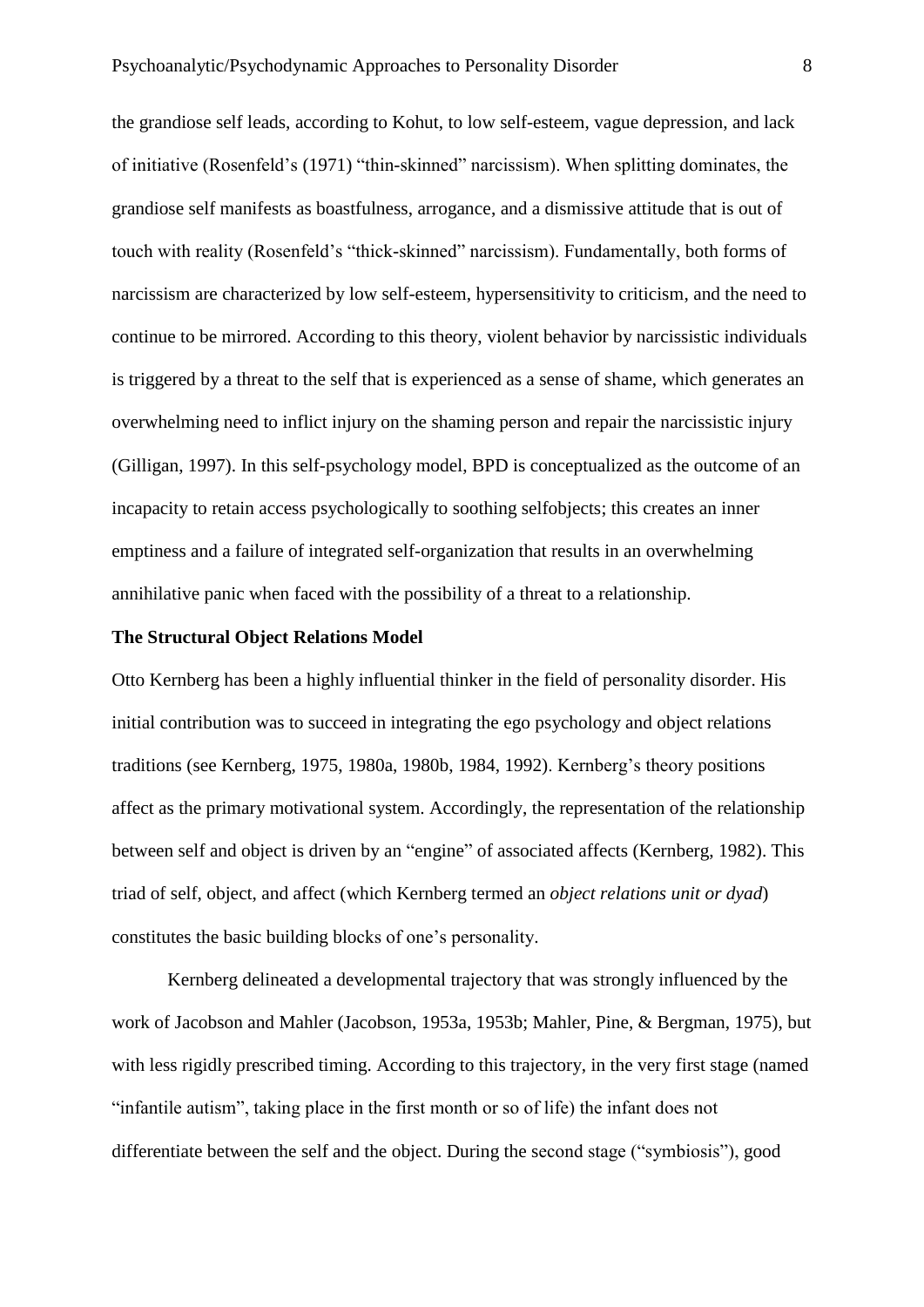and bad object representations are split by the ego to protect good images from the destructive power of bad images. In the third year of life, the polarized good and bad representations slowly become more integrated "separation-individuation", enabling the formation of total object representations and self-representations, which is the fourth stage – "object constancy" (Kernberg, 1980b). If this integration fails, splitting remains the principal mechanism of defense.

In PD, split, or part-object relations are formed under the impact of diffuse and overwhelming affective states. These affects activate persecutory relations between the self and object. From this perspective, BPD, for example, is characterized by: (1) ego weakness (poor affect tolerance, impulse control, and little sublimatory capacity); (2) primitive defenses, including splitting; (3) identity diffusion; (4) intact reality testing, but a propensity to shift toward primary process thinking; and (5) pathological internalized object relations. Influenced by Kleinian theory, Kernberg relates these features to the intensity of destructive and aggressive affects and the relative weakness of the ego structures available to deal with them.

Projective identification—which is pervasive in BPD—is seen as the by-product of an absence of differentiation between self and object. Projective identification is seen as resulting from massive primitive denial, ensuring that an individual can ignore his/her good feelings towards the object, leaving bad feelings to dominate his/her consciousness. This gives rise to the extreme and repeated oscillation between contradictory self concepts—as, for example, victim or victimizer, dominant or submissive—that is characteristic of BPD (Kernberg, Selzer, Koenigsberg, Carr, & Appelbaum, 1989). Transient psychotic episodes can occur because self and object representations are readily fused; however, because reality testing remains adequate, these episodes do not persist. Self-destructiveness, self-injurious behavior, and suicidal gestures are thought to coincide with intense phases of rage against the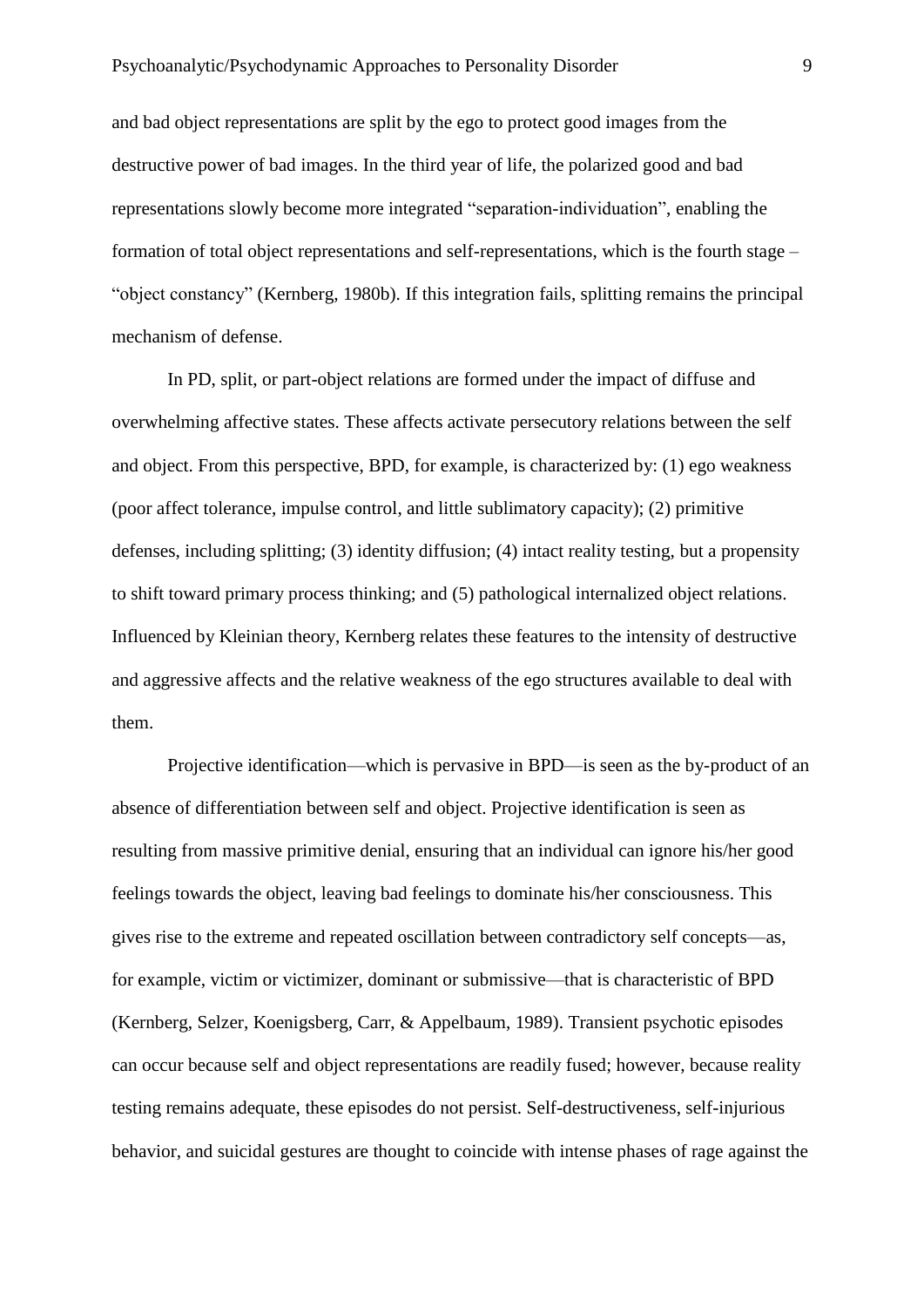object (Kernberg, 1987). Moreover, these gestures can establish control over the individual's environment because they provoke feelings of guilt. Self-injury is also seen as protecting the individual from identity diffusion.

In Kernberg's model, people with BPD have not achieved the developmental capacity to integrate the good and bad self and object images into a single representation. Kernberg leaves open to question the reasons why an individual may not achieve this stage; his model does not rely on a simple environmental explanation centering around suboptimal early experiences. Kernberg's thinking is thus in agreement with emerging evidence about the powerful role of genetic factors in BPD. There are other ways in which Kernberg's work has a richness and openness that keeps it from being superseded by contemporary developments. One key element—which differentiates Kernberg's work from the Kleinian background from which it has emerged—is his engagement with empiricism: Kernberg's commitment to research has rendered both his theory and his therapeutic techniques testable. The development of a systematic treatment approach together with his colleagues based on his views, transference-focused psychotherapy (TFP; described later in this chapter), has involved translating object relations theory into a clinical practice that is realistic and testable.

We would also suggest that Kernberg's (1975) designation of borderline personality organization (BPO) constitutes a creative response to the clinical dilemmas presented by the failure of PDs, or of traditional Axis I diagnoses, to remain in their categorical "boxes" in the lived experience of psychopathology. The BPO is characterized by identity diffusion caused by "the failure of psychological integration resulting from the predominance of aggressive internalized object relations over idealized ones" (Kernberg, Yeomans, Clarkin, & Levy, 2008, p. 603) and can be present in PDs, notably narcissistic and antisocial PD (particularly in their more severe forms), as well as in some forms of depression. As mentioned above, a recent study has suggested that BPD features may represent the core of personality pathology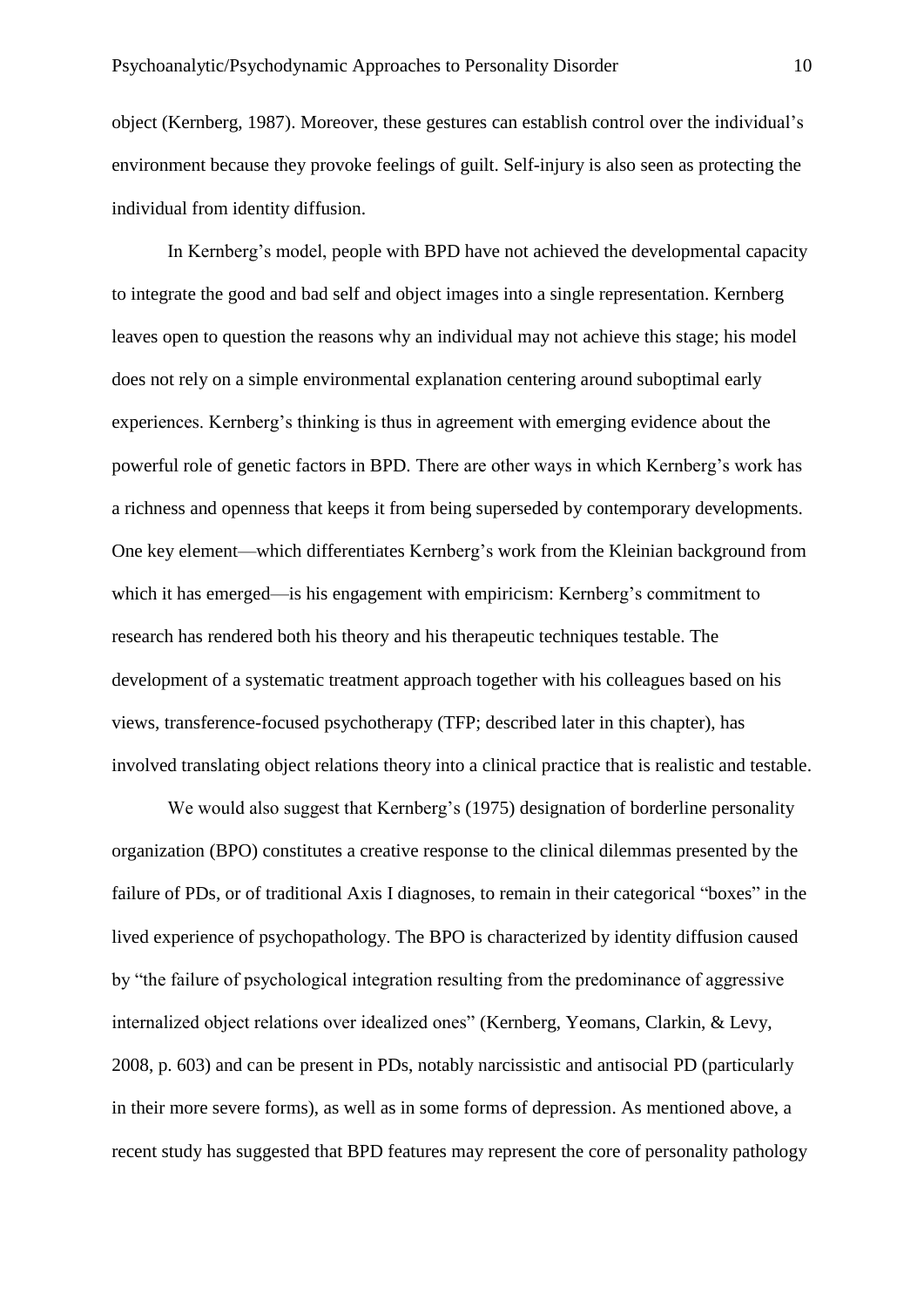(Sharp et al., 2015), the implications of which – that BPD criteria may be associated with a general psychopathology severity factor – are intriguingly consistent with Kernberg's suggestion that BPO represents more than the narrow diagnostic category of BPD (Kernberg, 1967).

#### **The Interpersonal–Relational Approach**

The interpersonal–relational approach represents an area in which a psychoanalytic contribution to PD has developed more recently. This approach has roots in the interpersonal psychiatry school of Harry Stack Sullivan (1953), in particular, the view that subjectivity is intrinsically interpersonal (Mitchell, 1988). In this respect, there is also an overlap with the interpersonalist emphasis of Kohut's self psychology, discussed earlier (Kohut, 1977). Another area where interpersonal–relational and the object relations schools differ is that the interpersonalist approach regards pathology as being embedded in relational matrixes, whereas object relations tends to understand pathology in terms of an individual's developmental arrest.

According to the interpersonal model, the purpose of therapy is to help the patient develop a more richly varied relational world (Mitchell, 1991). Because the interpersonal– relational approach focuses on interpersonal patterns rather than psychiatric nosology, its formulations tend to avoid labels such as "depression," "personality disorder," or "narcissism". The individual is seen not as having problems, but as having problematic *relationships*. From this point of view, diagnostic labels reify interpersonal problems and would take attention away from a therapeutic focus on the individual's relationship difficulties (e.g., Fairfield, Layton, & Stack, 2002).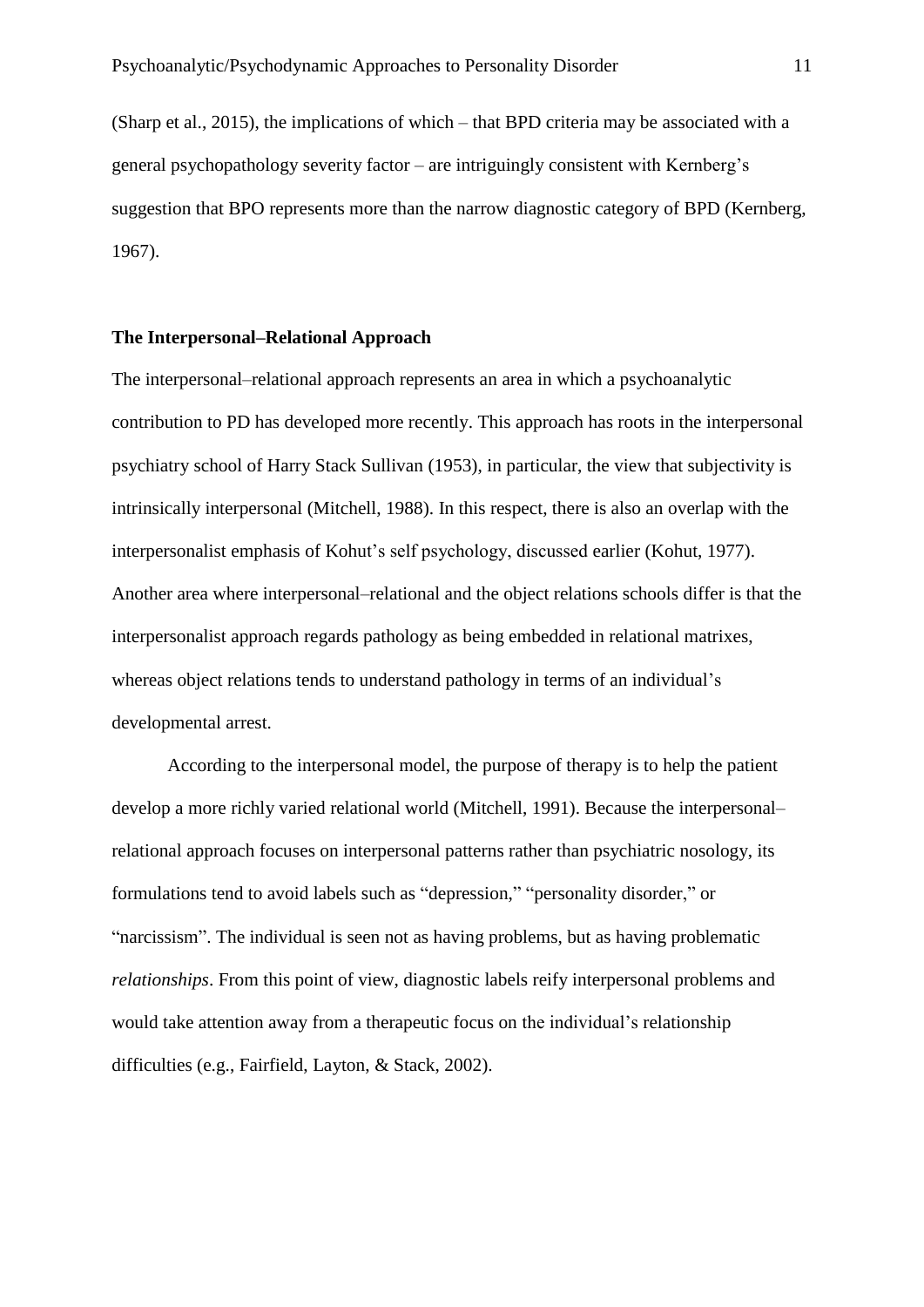## **Mentalizing Theory**

A more recent psychoanalytic approach has emerged out of the confluence of attachment theory and research on mentalizing and, more recently, contemporary evolutionary thought. *Mentalizing* refers to one's understanding of the behavior of both oneself and others in terms of thoughts, feelings, wishes, and desires (Bateman & Fonagy, 2016). From this perspective, mental disorders in general can be viewed as the mind misinterpreting its own experience of itself, and, by extension, its experience of others (Bateman & Fonagy, 2010).

The mentalizing model was first developed in the framework of a large research study, which found that, while the security of infant attachment was strongly predicted by the parents' security of attachment during pregnancy (Fonagy, Steele, Steele, Moran, & Higgitt, 1991), it was predicted even more strongly by the parents' capacity to understand their childhood relationships with their own parents in terms of states of mind, which can be best described as mentalizing or reflective functioning (Fonagy et al., 1991). This work began a program of empirical research, treatment development, and theoretical development focused on the concept of mentalizing, which was postulated to emerge in the context of early attachment relationships, as a fundamental determinant of self-organization and affect regulation.

The mentalizing approach to BPD is fundamentally developmental. It focuses on attachment disruptions and related impairments in mentalizing or the capacity to develop second-order representations (i.e., representations of representations). The theory of mentalizing postulates that one's understanding of others depends on whether one's own mental states were adequately understood by caring, attentive, non-threatening adults in early life. Problems with affect regulation, attentional control, and self-control stemming from dysfunctional attachment relationships (Agrawal, Gunderson, Holmes, & Lyons-Ruth, 2004;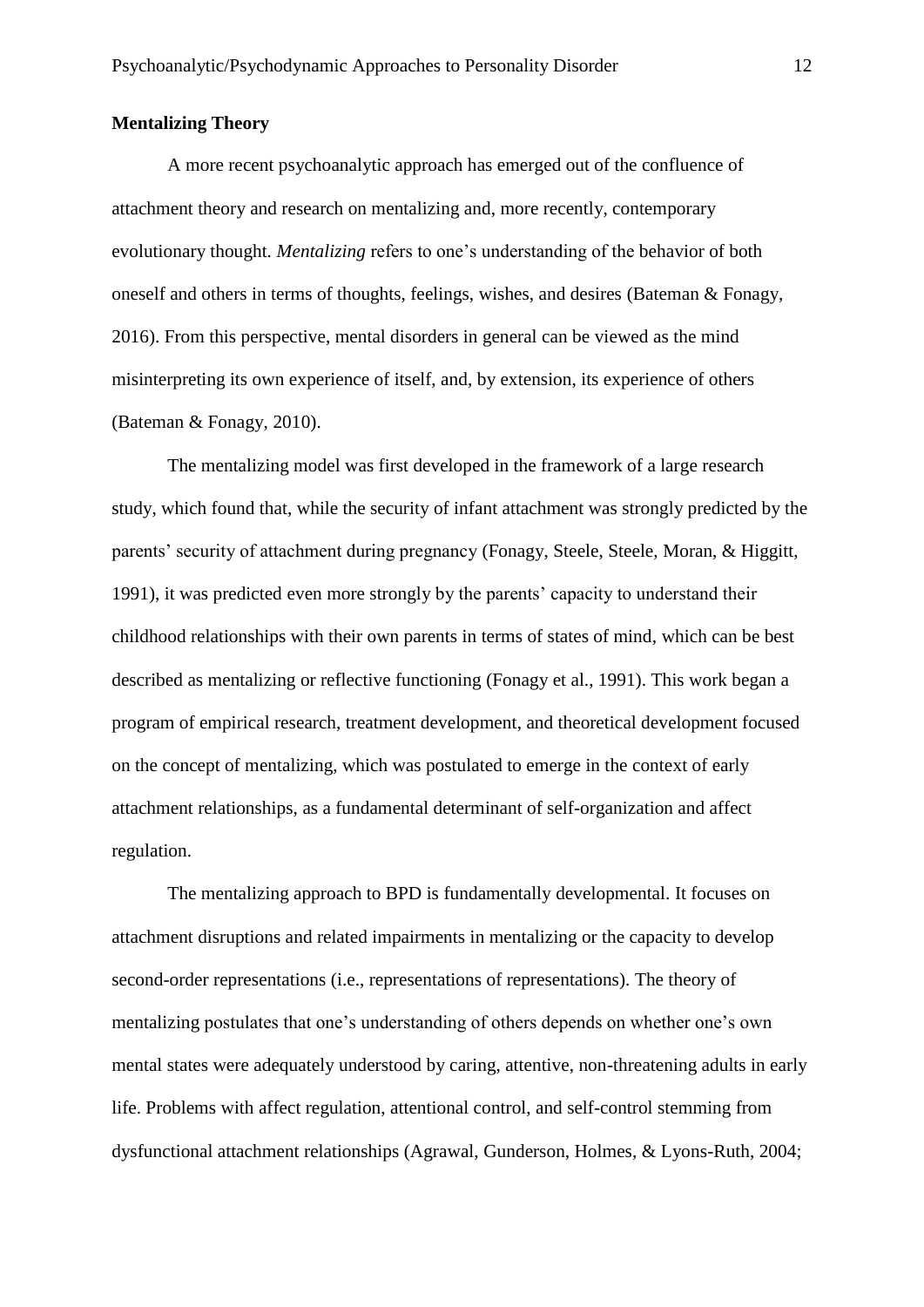Lyons-Ruth et al., 2005; Sroufe, Egeland, Carlson, & Collins, 2005) are thus thought to be mediated via a failure to develop a robust capacity to mentalize (Bateman & Fonagy, 2010).

This is not a straightforwardly environmental position; rather, the interaction between genetic predisposition and early (and later) influences on the development of the capacity to mentalize is thought to be of key importance in the development of BPD (Fonagy & Luyten, 2016). We therefore seek to situate these ideas within a broader developmental approach that emphasizes the elements of interaction and diathesis–stress that are implicated in the emergence of BPD.

In recent years, proponents of mentalizing theory have taken the argument a step further to incorporate another important function of attachment relationships and, later on, the broader sociocultural environment. This is the development of *epistemic trust*, that is, trust in the authenticity and personal relevance of interpersonally transmitted knowledge. Epistemic trust enables social learning and salutogenesis (the capacity to benefit from positive social input) in an ever-changing social and cultural context (Fonagy, Luyten, & Allison, 2015). This thinking is largely based on Csibra and Gergely's (2009) theory of *natural pedagogy*. Human beings are faced with a major "learnability" problem: they are born into a world that is filled with objects and customs whose function or use is *epistemically opaque* (i.e., cannot easily be deduced from their appearance).

Humans have evolved to both teach and learn new and relevant cultural information rapidly. Human communication is specifically adapted to allow the transmission of epistemically opaque information; the communication of such knowledge is enabled by an epistemically trusting relationship. *Epistemic trust* allows the recipient of information being conveyed to them to relax their natural *epistemic vigilance*—a phenomenon that is selfprotective and naturally occurring because it is not in anyone's interest to believe everything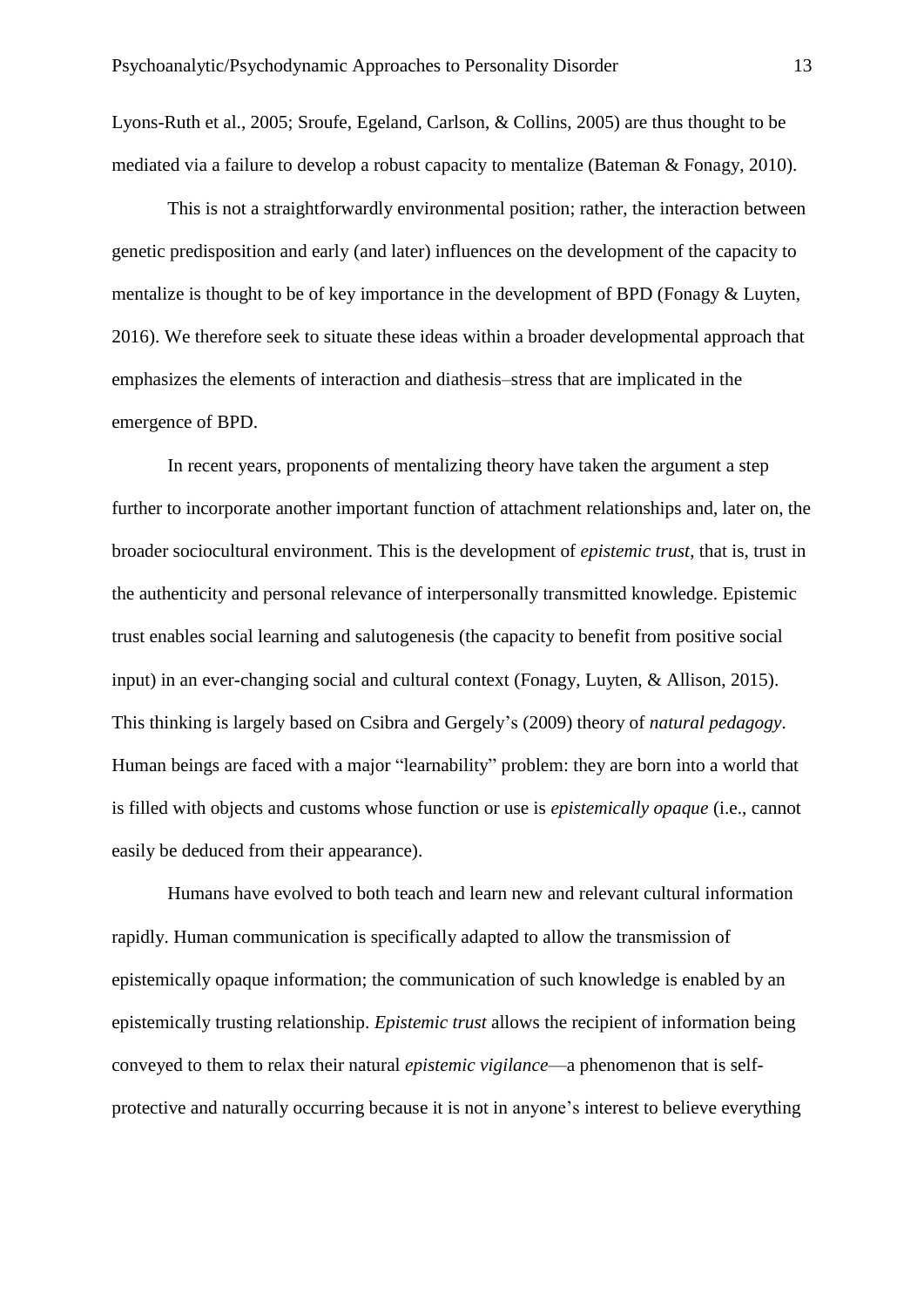they are told indiscriminately. Relaxation of epistemic vigilance allows an individual to accept that *what they are being told matters to them* (Sperber et al., 2010).

These views do not diminish the importance of attachment, but place theories concerning the role of attachment in a somewhat different perspective. In terms of psychopathology, we suggest that the most significant implication of the developmental triad of attachment, mentalizing, and epistemic trust lies in the consequences of a breakdown in epistemic trust. We suggest that many, if not all, types of psychopathology might be characterized by temporary or permanent disruption of epistemic trust and the social learning process it enables. It is here that attachment processes may be crucial.

An infant whose channels for learning about the social world have been disrupted that is, one whose social experiences with his/her caregivers have led to a breakdown in epistemic trust—is left in a state of uncertainty and permanent epistemic vigilance. All humans seek social knowledge, but when such reassurance and input is sought from others, the content of their communication may be rejected, its meaning might be misunderstood, or it may be (mis)interpreted as having hostile intent. From this perspective, many forms of mental disorder might be considered manifestations of failures of social communication arising from epistemic mistrust, epistemic hypervigilance, or outright *epistemic freezing*—a complete inability to trust others as a source of knowledge about the world, which may be characteristic of many individuals with marked histories of trauma and personality problems. For example, someone who was traumatized in childhood has little reason to trust others and will reject information from others that does not fit with their pre-existing beliefs. Therapists may think of such people as "hard to reach," but they are simply showing an adaptation to a social environment in which information from attachment figures was likely to be misleading or actively intended to be damaging. Hence, from this perspective, personality disorders are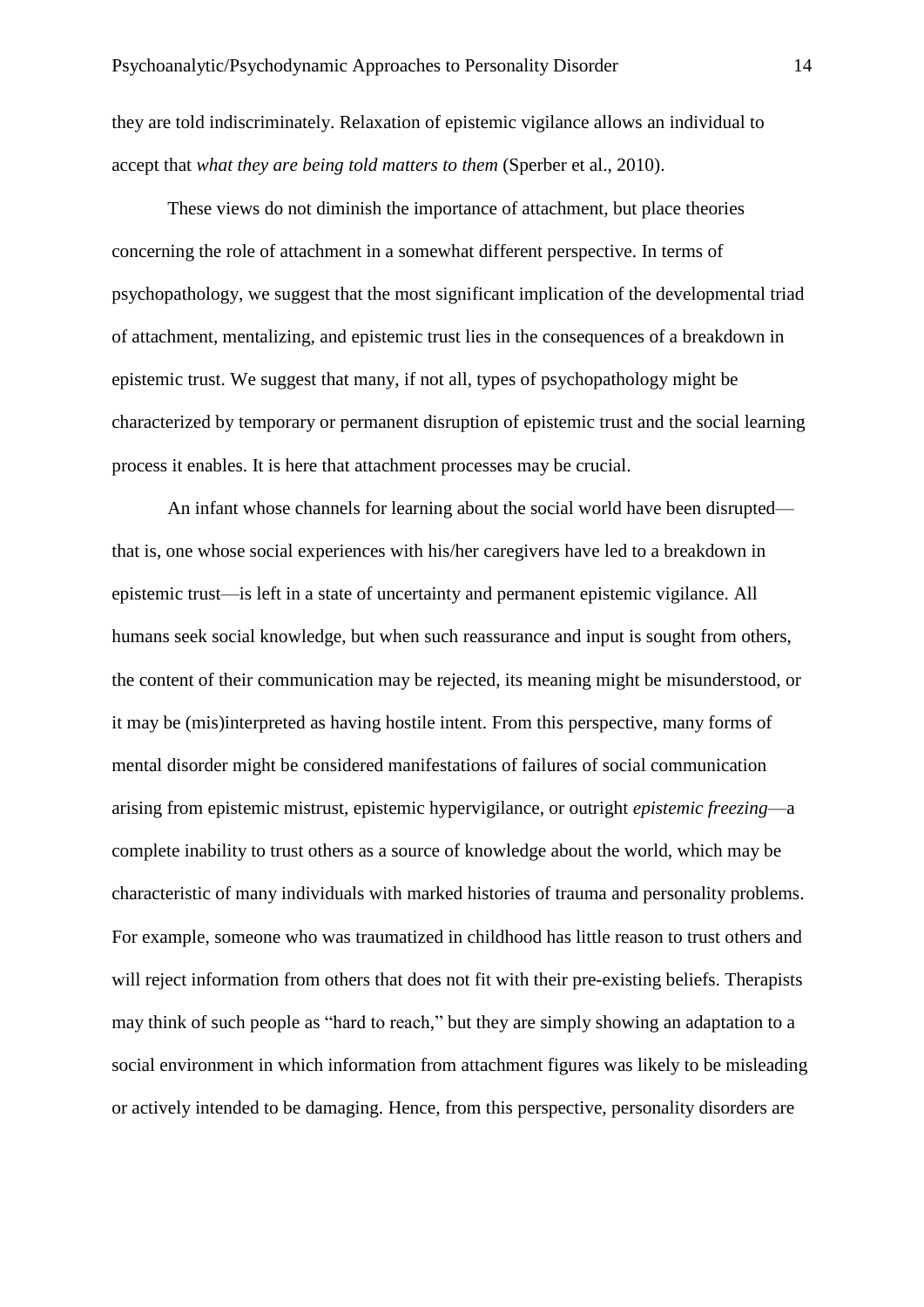not seen as disorders of personality, but as understandable adaptations to the environment, even if they ultimately are counterproductive in terms of the functioning of the individual.

What is avoided in MBT is the use of complex descriptions of mental states and behaviors that go beyond the patient's ability to process while in states of high arousal. This cautious approach to transference interpretation in MBT underlines a further aspect of treatment, namely, the level of training required to deliver a treatment effectively without iatrogenic effects. Dynamic therapies have often been criticized for their complexity and difficulty to implement well without a long period of training. MBT was developed as a research-based treatment to be implemented by generic mental health professionals, and this may account for its perhaps over-cautious approach. MBT is concerned to avoid the possible harmful effects of overzealous and clumsy transference interpretation. In other words, transference interpretation is a complex technique that is not easily learned and may specifically risk harm in patients with BPD if used inappropriately. Three days' basic training is provided and supervision is offered in the workplace as practitioners see patients for treatment. Current results suggest that reasonable outcomes may be achievable within this framework of mental health services without lengthy specialist training. This supports the general utility of MBT.

## **Contemporary Psychodynamic Treatments ``**

There is a growing evidence for a range of contemporary psychodynamic treatments (for a review, see Leichsenring et al., 2015). Among the most researched are Transference-Focused Therapy, Mentalization-Based Therapy and General Psychiatric Management, which we discuss here.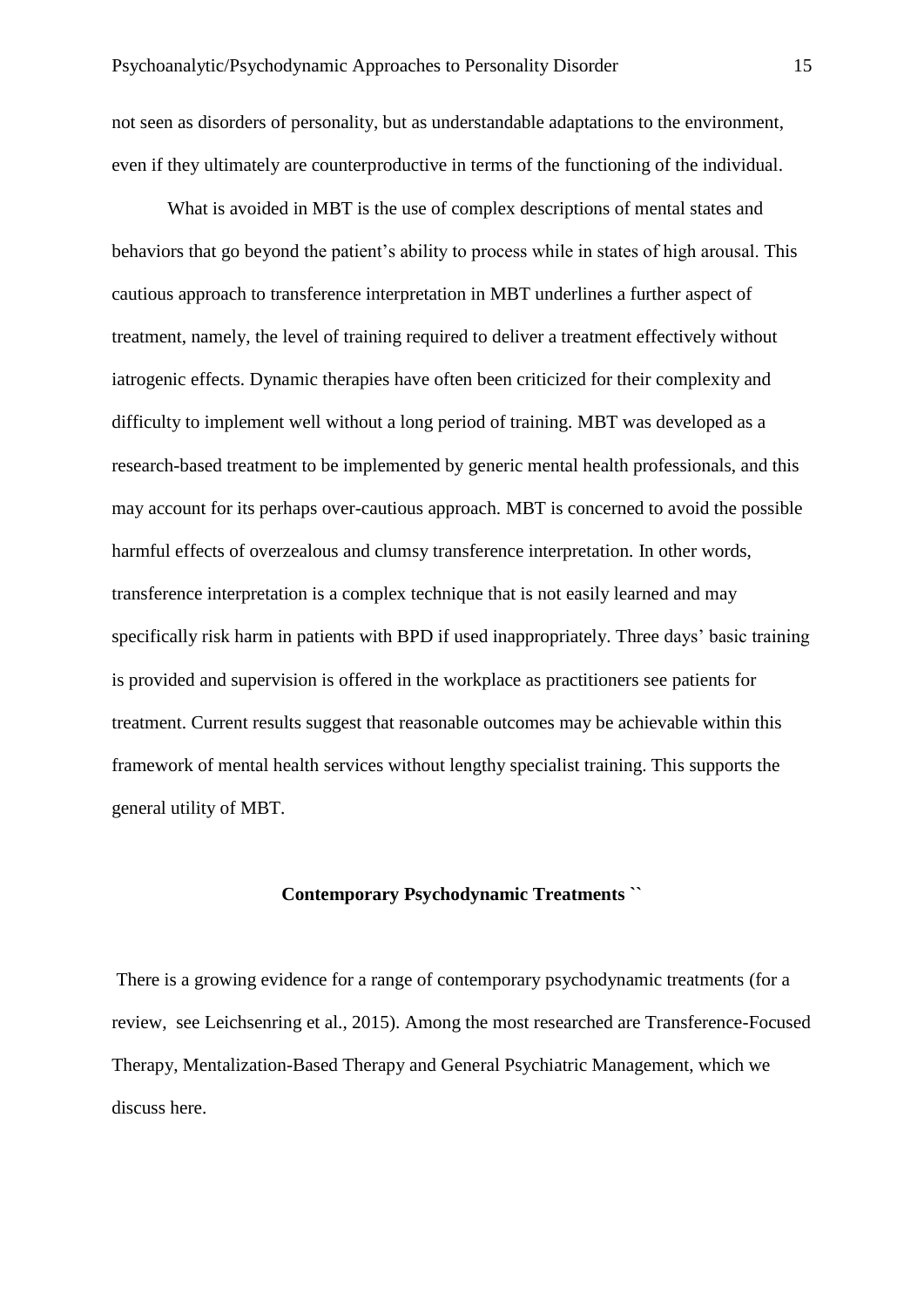### **Transference-Focused Psychotherapy**

Transference-focused psychotherapy (TFP) was developed within an object relations theoretical framework of borderline pathology. The conceptualization of the pathology in TFP is not just based on the specific criteria of *DSM-III* (and more recent editions of the *DSM*) but more broadly on the concept of BPO, with major structural deficits in representations of self and others and the use of primitive defenses such as splitting (as described earlier in this chapter). The basic assumption and starting point of TFP for BPD is that typical self-object relations are activated in the therapeutic relationship. These can then be subsequently worked-through using clarification, confrontation and interpretation, particularly of the transference (hence the name of this treatment). The focus is specifically on the split internal representations of self and others that are typical of BPD patients. For instance, BPD patients often mentally represent others as either persecutors or idealized rescuers, and their self representation is characterized by marked identity diffusion. Treatment is focused on the patient's present life rather than the past. The goals of treatment are to reduce harmful actions by the patient and to develop a therapeutic relationship in which the patient can come to reflect on his/her active and reactive perceptions of self and others, including within the relationship with the therapist and with important others currently in the patient's life. Techniques of clarification, confrontation, and interpretation in the here-andnow are used to expand the patient's awareness of his/her conceptions of self and others, especially in "hot," conflictual situations when affect dysregulation is strong. The sequence of clarification, confrontation, and interpretation aims to provide a context in which the patient does not simply continue with his/her incoherent, contradictory sense of self and others, but can reflect rather than react, and start to reappraise dominant themes of self–other situations.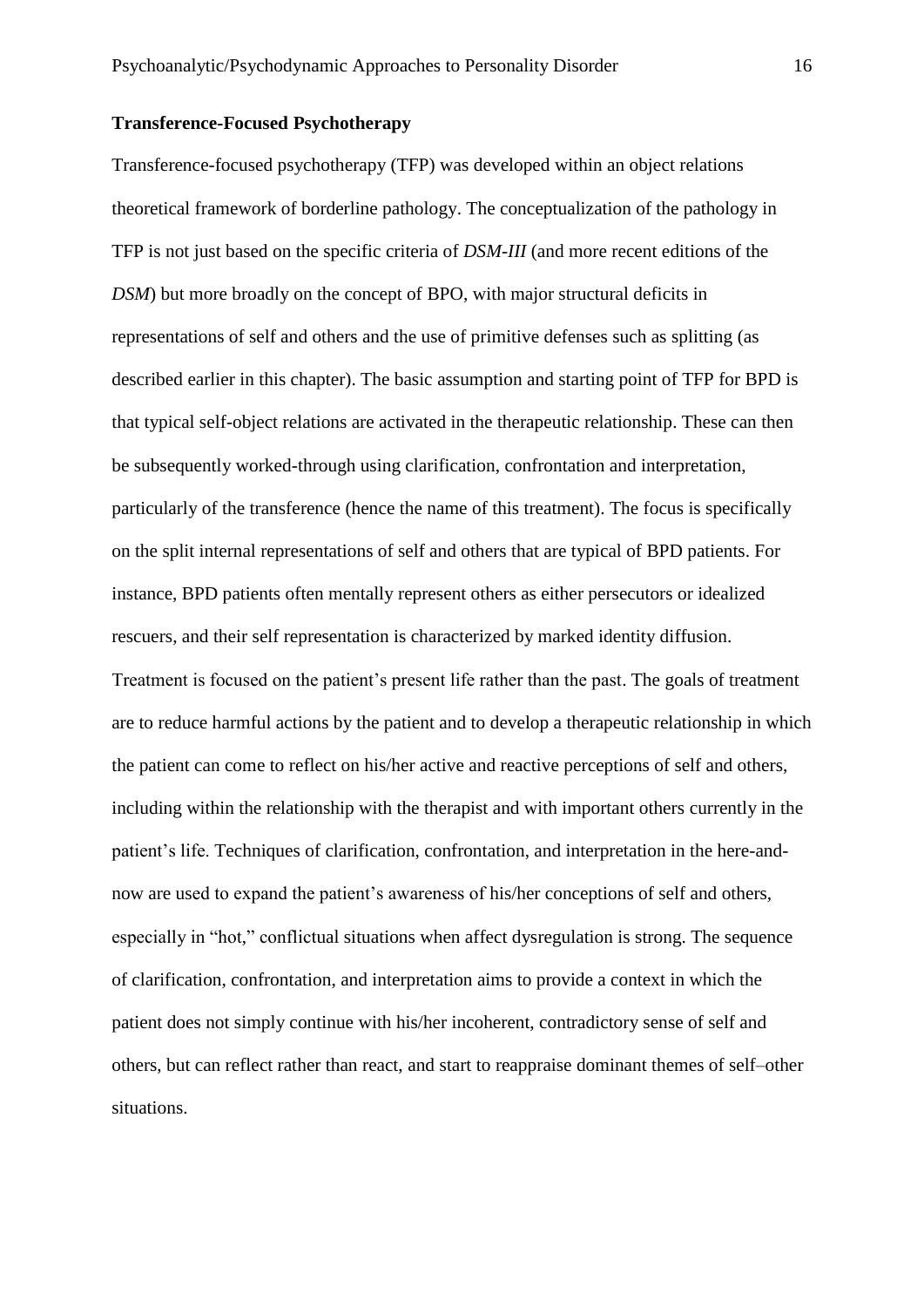TFP is a manualized intervention (Clarkin, Yeomans, & Kernberg, 2006) that was first developed as a highly structured, twice-weekly individual treatment for patients with BPO. More recently, modified versions of TFP have been developed for work with patients with narcissistic pathology and patients with more severe personality pathology (Yeomans & Diamond, 2010).

The basic assumption and starting point of TFP for BPD is that typical self–object relations are activated in the therapeutic relationship. These can subsequently be worked through using a sequence of clarification, confrontation, and interpretation—particularly interpretation of the transference (hence the name of this treatment). The focus is specifically on the split internal representations of self and others typically held by individuals with BPD. For instance, BPD patients often mentally represent others as either persecutors or idealized rescuers, and their self-representation is characterized by marked identity diffusion. Hence, in TFP the focus is on interpreting the content of mental representations.

TFP typically evolves through a series of stages. Initially, the focus is on contract setting including agreement about boundaries of treatment and the role of the clinician in managing self-destructive behaviors, and making an initial evaluation of the patient. These initial steps provide a secure base from which to further explore the patient's dominant object relational patterns. Next, these dominant object relational patterns are investigated in detail through the use of clarification, confrontation, and interpretation. This stage of treatment focuses on how self–object patterns are activated in the transference relationship. Gradually, these self–object patterns are clarified, and the patient is increasingly confronted with the self–object poles, typical of BPD patients, that are lived out in the transference relationship (e.g., victim and aggressor), and their oscillations between these poles—and this oscillation is linked to their typical patterns of relating to others. These relational patterns are then connected to the patient's developmental history in a way that explores the potential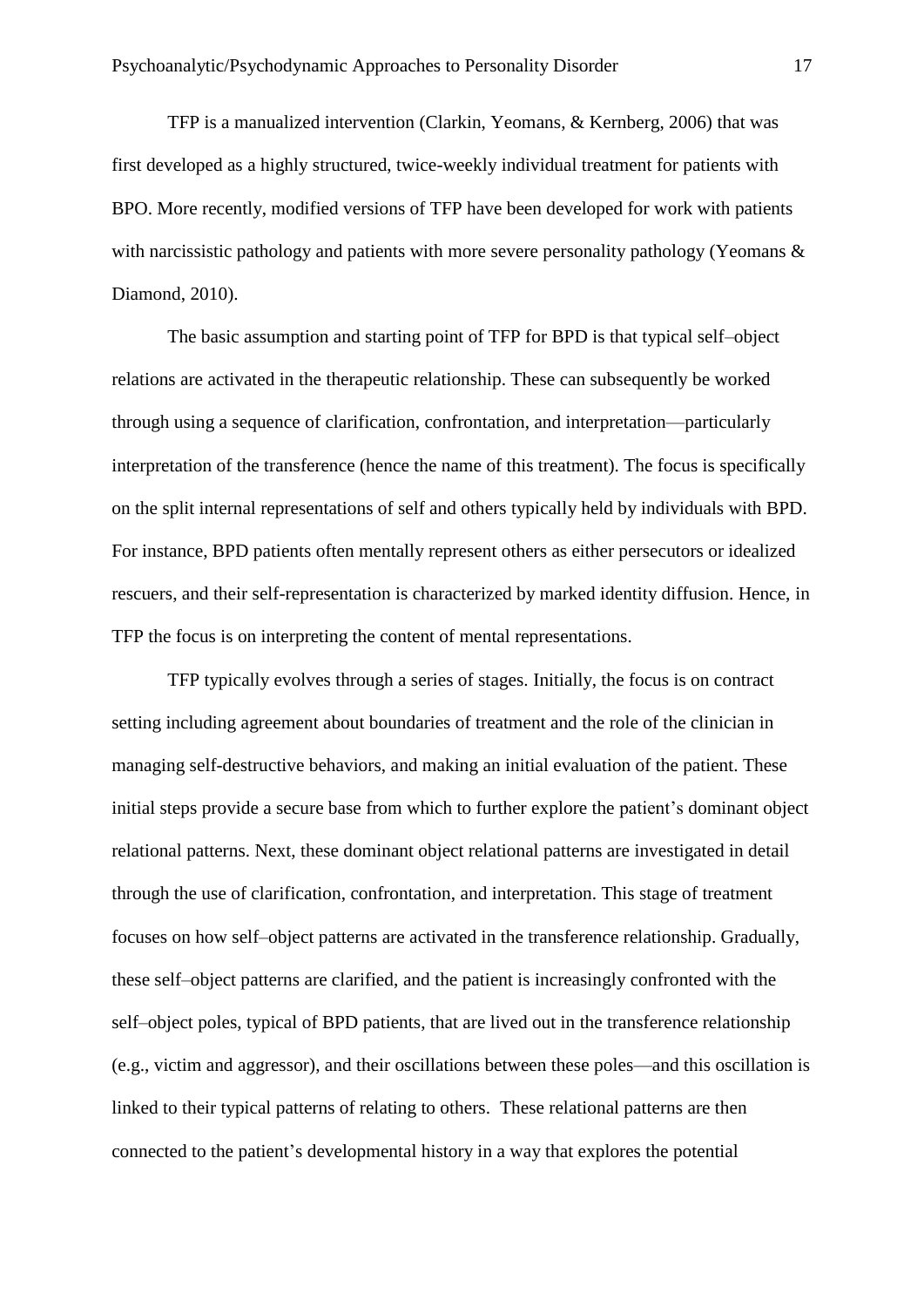defensive functions of their self–object representations. This process is thought to decrease the need for splitting, omnipotent control, and projective identification; to lead to more differentiated and integrated representations of self and other; and to improve reflective functioning (i.e., mentalizing) and affect regulation.

The therapeutic stance in TFP is more active than in "traditional" psychoanalytic treatments, although there is an emphasis on technical neutrality and the use of the countertransference to trace typical self–object dyads. As an example, if the therapist feels terrorized by the patient's relentless criticism of him/her, he/she uses this feeling in an attempt to clarify, confront, and/or interpret the two poles of the underlying self–object dyad and its defensive functions. The patient might "terrorize" the therapist (who then feels as if he/she is the victim of a relentless perpetrator) because the patient fears that the therapist is bored with him/her and therefore wants to end the treatment. By becoming a perpetrator out of fear of becoming a victim, the patient reverses the roles: Instead of being a victim, he/she becomes a perpetrator. In the later and more advanced stages of treatment, the therapist might also interpret the patient's underlying but disavowed wish to be cared for by a perfect, idealized caregiver, a key feature of TFP.

### *Evidence Base*

There is a growing evidence base for the effectiveness of TFP. A 1-year randomized clinical trial (RCT) with a sample of 90 individuals with BPD compared the effectiveness of TFP, dialectical behavior therapy (DBT), and psychodynamic supportive therapy (PST). Significant improvements in anxiety, depression, global functioning, and social adjustment were observed for each treatment group. In addition, TFP and DBT were associated with significant reductions in suicidality, and TFP and SPT were associated with reductions in impulsivity (Clarkin, Levy, Lenzenweger, & Kernberg, 2007). This study found that TFP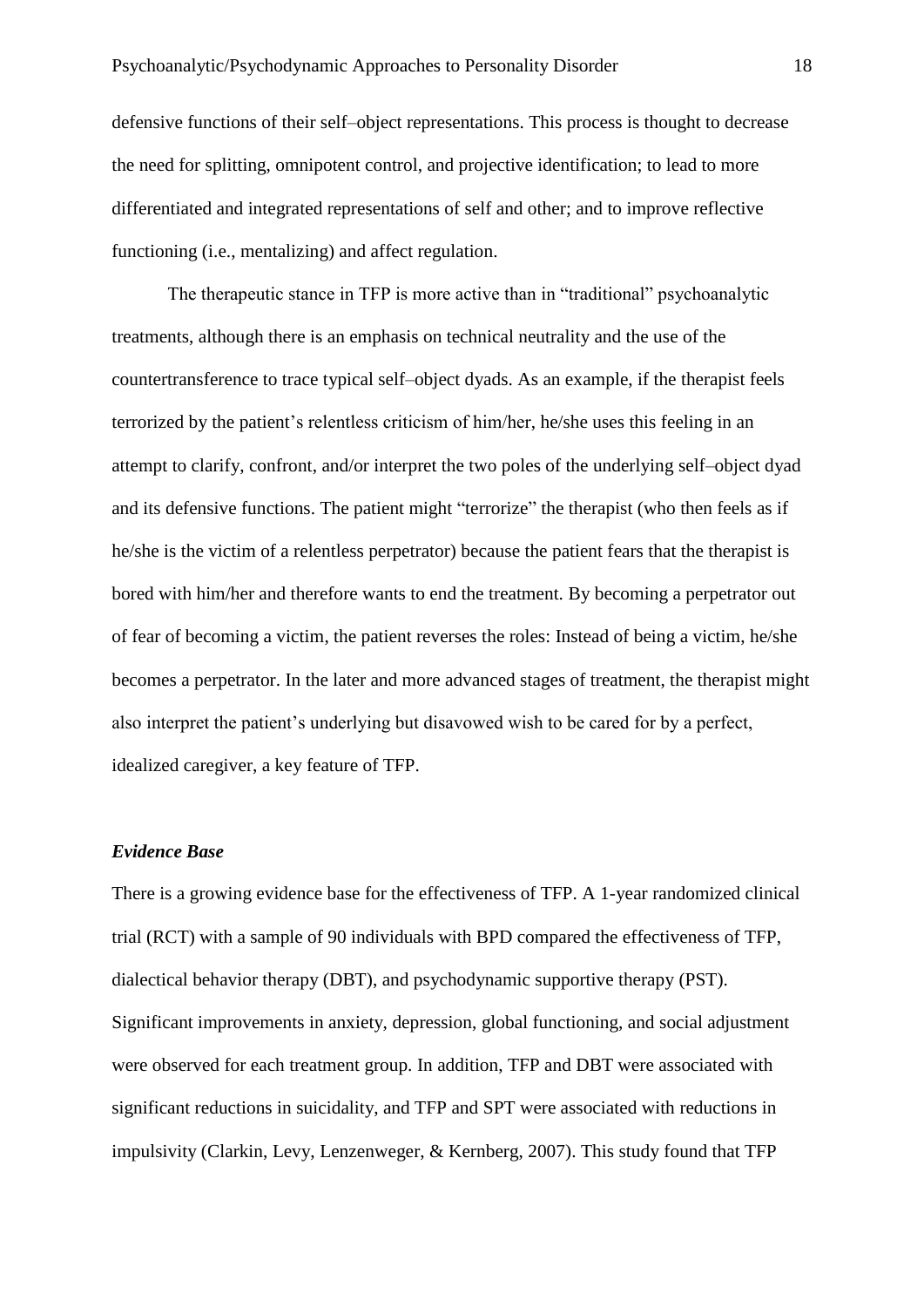alone was associated with significant reductions in irritability and verbal and direct assault, and with positive changes in levels of reflective functioning and attachment style (Levy et al., 2006).

The effectiveness of TFP as a treatment for BPD was further evaluated in a comparison with schema-focused therapy in a 3-year RCT. In this study, which had 88 participants, TFP was associated with improvements across all domains assessed, although the dropout rate was higher for TFP, and SFT was superior to TFP with respect to reduction in BPD manifestations, general psychopathologic dysfunction, and change in SFT/TFP personality concepts (Giesen-Bloo et al., 2006). A more recent study of TFP versus treatment by experienced community psychotherapists, with a sample of 104 women with BPD, found that TFP was significantly more effective in terms of BPD symptoms, psychosocial functioning, personality organization, rates of suicide attempts, and psychiatric in-patient admissions. TFP also had a significantly lower participant dropout rate (Doering et al., 2010). In the TFP condition, there were significant improvements in mentalizing, and improvements in reflective function were significantly correlated with improvements in personality organization (Fischer-Kern et al., 2015).

#### **Mentalization-Based Treatment**

Mentalization-based treatment (MBT) is, essentially, a therapy that places mentalizing processes at the center of the therapy process, rather than directly focusing on object representations. At the core of MBT is the idea that the therapy works through the therapist establishing an enduring attachment relationship with the patient, while continuously stimulating mentalizing in the patient. The objective is for the patient to discover more about how they think and feel about themselves and others, how these thoughts and feelings influence their behavior, and how distortions in understanding themselves and others lead to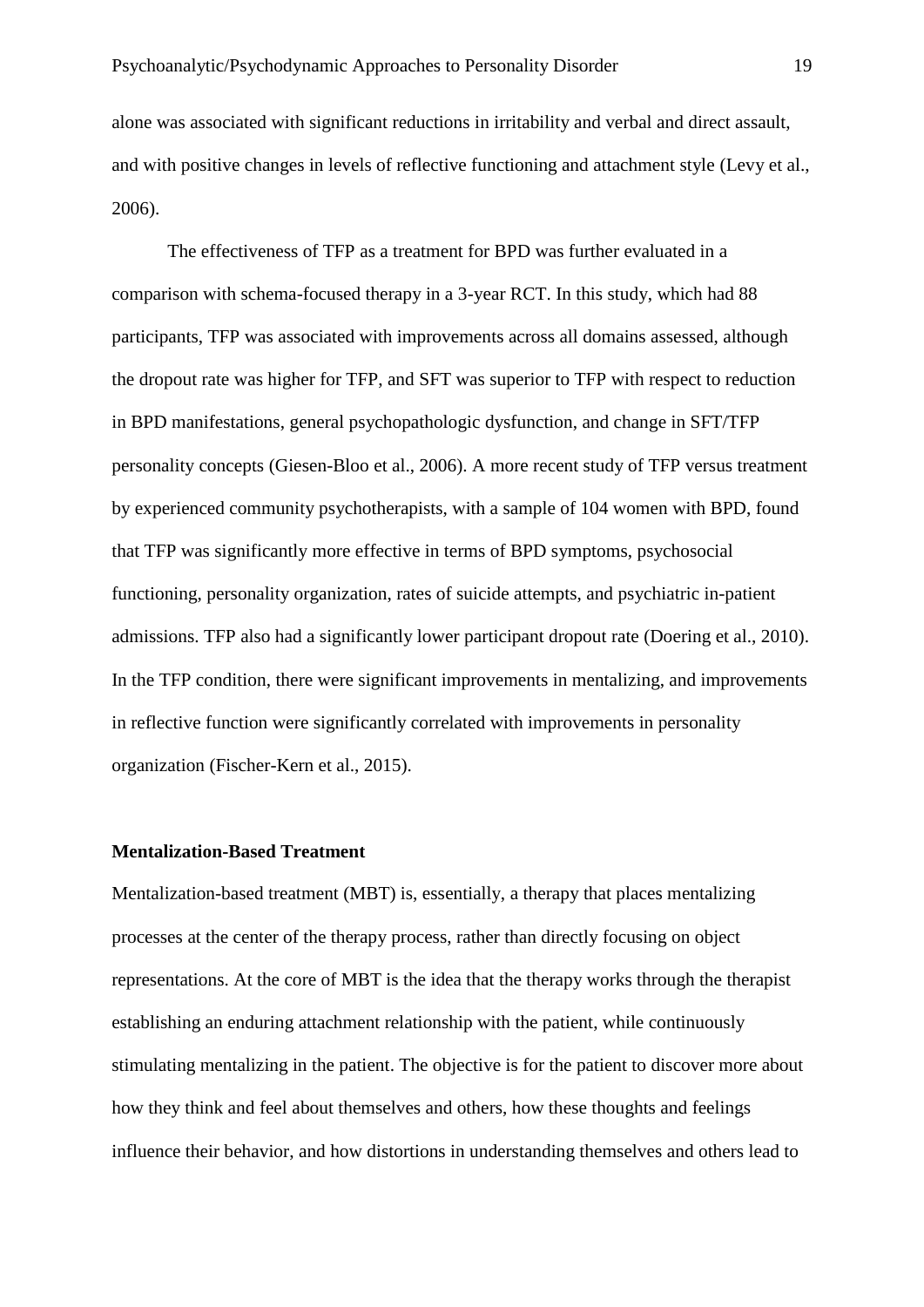maladaptive actions—albeit ones intended to maintain stability and manage incomprehensible feelings.

MBT was originally developed in the 1990s for the treatment of adults with BPD in a partial (day) hospital setting (Bateman & Fonagy, 1999). MBT has subsequently evolved into a more widely applied approach that has been used in work with patients with a range of PDs (most notably antisocial PD) and other mental health disorders (e.g., eating disorders, depression) in a range of treatment settings, and with adolescents as well as adults. As such, a program of MBT does necessarily always have the same shape. However, the structure of treatment is broadly replicated across the different contexts in which it is applied. The original outpatient program involved patients attending 5 days per week for a maximum period of 18–24 months (Bateman, 2005; Bateman & Fonagy, 1999). For the treatment of PDs, MBT now most commonly consists of an 18-month outpatient program comprising weekly individual sessions of 50 minutes and weekly group sessions of 75 minutes (Bateman & Fonagy, 2009).

The structure of MBT for PDs normally consists of three phases. The first comprises an assessment of the patient's mentalizing capacities and personality function, contracting and engaging the patient in treatment, and identifying any problems that might interfere with treatment. Specific elements of this phase include giving a diagnosis, providing psychoeducation, establishing a hierarchy of therapeutic aims, stabilizing the patient's social and behavioral problems, reviewing the patient's medication and defining a pathway of actions to be taken in the event of a crisis.

The second phase consists initially of individual therapy, followed by the introduction of group therapy alongside the individual sessions. There is a fairly firm insistence in MBT that consistent attendance of both the individual and group sessions is necessary in order for the patient to be able to continue on the program, and that simply attending for individual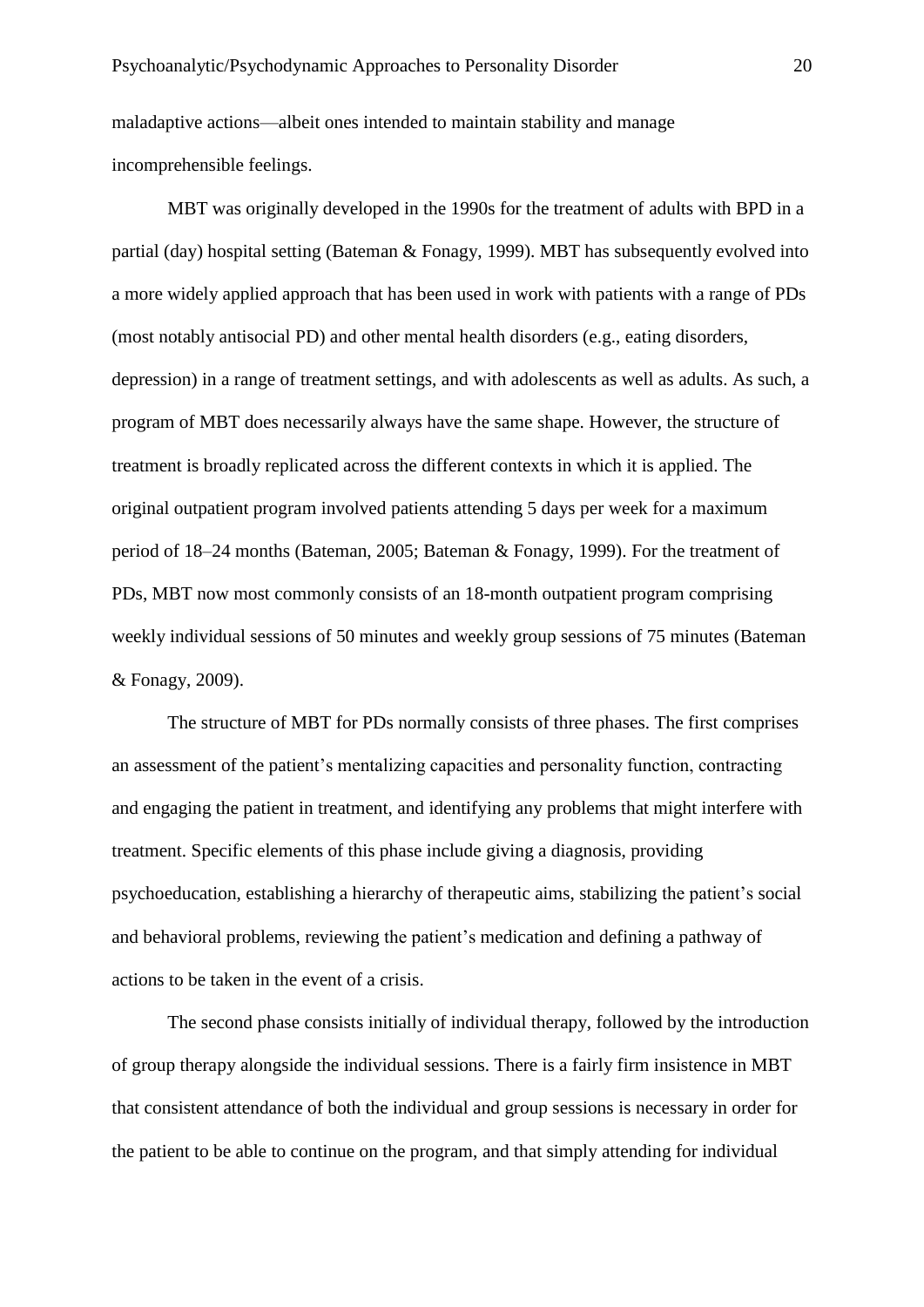treatment (as is most often the case for patients who do not attend all of their sessions) is not an option. During this second phase of the program, the main work of seeking to develop more robust mentalizing skills is undertaken.

The final phase of MBT, which normally begins at 12 months of treatment when there is a further 6 months remaining, involves preparing the patient for the end of treatment. Typically, at this point, many of the most obvious and worrying aspects of BPD symptomatology, such as impulsive behavior and affective instability, have diminished. However, patients may still struggle with interpersonal and social/vocational functioning, and may experience considerable difficulty in their general functioning and ability to form constructive relationships. Therefore, assuming that symptomatic and behavioral problems are well controlled, this final phase focuses on the interpersonal and social aspects of functioning. The final phase must also involve consideration of the end of treatment and the feelings of separation and loss that might be associated with such an ending. This is not just about facilitating the end of treatment; working on these issues may be of great value in consolidating the gains made in therapy. A final component of this phase is to collaboratively develop with the patient a follow-up treatment plan. There is no prescribed follow-up treatment in MBT, but this plan may, depending on the patient's needs and preferences, consist of couples therapy, group therapy, outpatient maintenance treatment, or educational/vocational counseling connected with returning to education or work.

The fundamental aim of MBT is to re-establish mentalizing when it is lost and maintain mentalizing when it is present. The MBT clinician focuses on the patient's subjective sense of self. To do so, they need to (1) identify and work with the patient's mentalizing capacities, (2) represent internal states in themselves and in the patient, (3) focus on these internal states, and (4) sustain this focus in the face of constant challenges from the patient over a significant period of time. To achieve this level of focus, mentalizing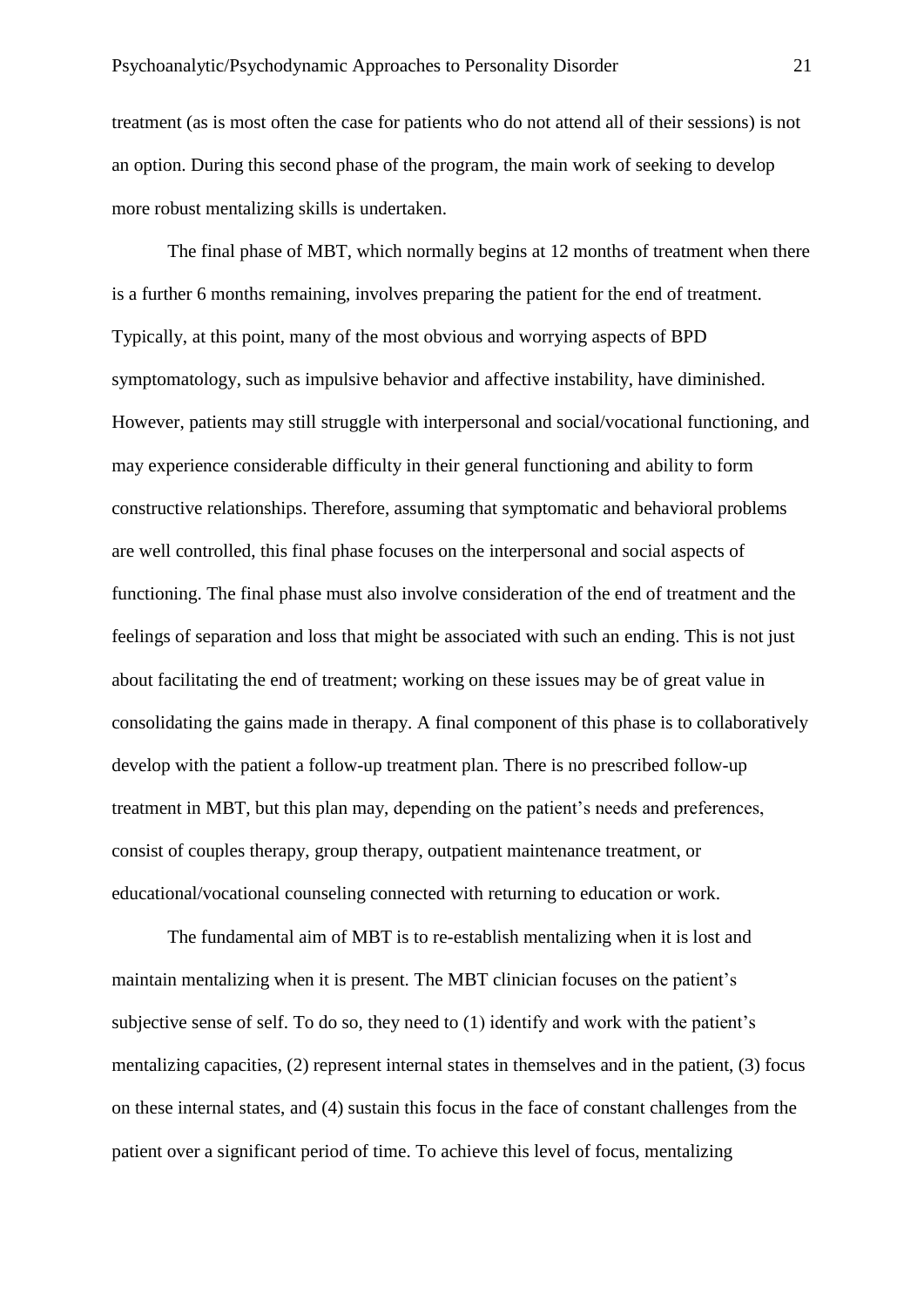techniques need to be (1) offered in the context of an attachment relationship, (2) consistently applied over time, and (3) used to reinforce the therapist's capacity to retain mental closeness with the patient.

In agreement with the mentalization-based theoretical model of BPD described earlier, MBT is aimed at gently expanding the patient's mentalizing capacities while paying attention to the stability of his/her sense of self, and managing the interpersonal intimacy between therapist and patient and helping the patient maintain a level of arousal that ensures his/her engagement in the process. The well managed (i.e., not too intense and not too detached) attachment relationship between the patient and therapist optimizes the level of arousal. In MBT, the aim and the actual outcome of an intervention on the patient's immediate emotional and cognitive state is thought to be more important than the insight gained from interpreting particular defenses or understanding aspects of the transference relationship, although of course such insights emerge during treatment. The therapist assesses and attends to breaks in mentalizing, which are assumed to represent a break in the patient's continuity of experience of their mind. When these occur, the therapist's task is to "rewind" to the moment before the break in subjective continuity occurred. The therapist then explores the current emotional context in the session by identifying the momentary affective state between patient and therapist. Identifying the therapist's own contribution to the break in mentalizing—and showing humility in relation to this and taking responsibility for it—is often key.

As should be clear, the focus is on the process rather than the content. At the heart of MBT practice is the concept of the therapist's *mentalizing stance*. Typically, the mentalizing stance includes the following components: (1) humility deriving from a sense of "not knowing"; (2) patience in taking time to identify differences in perspectives; (3) explicit legitimizing and accepting of different perspectives; (4) active questioning of the patient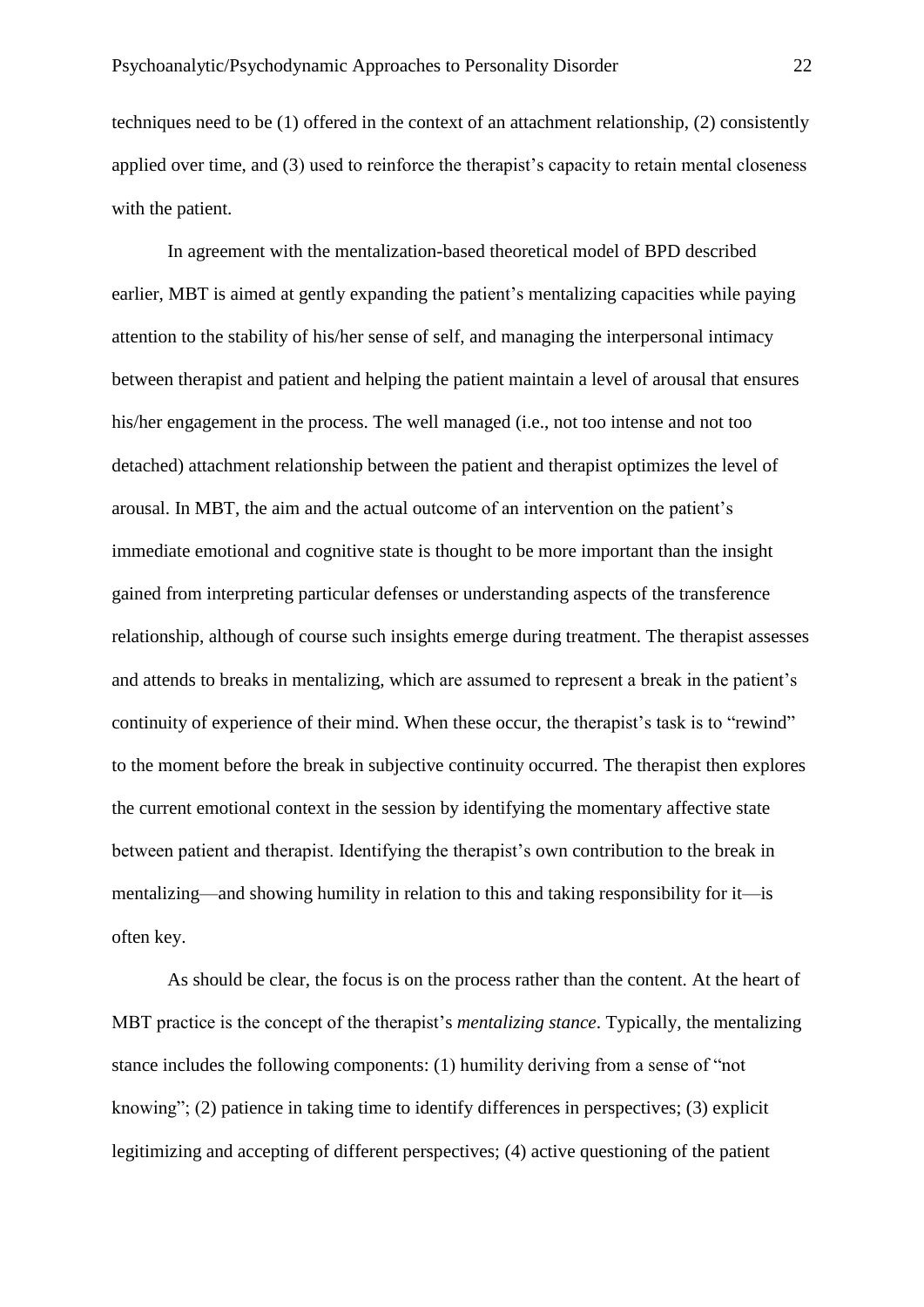about his/her experience, asking for detailed descriptions of experience ("what" questions) rather than explanations ("why" questions); and (5) careful eschewing of the need to "help" the patient to understand what makes no sense (e.g., by saying explicitly that something is unclear). This last aspect in particular sets MBT apart from predominantly insight-oriented therapies. The MBT therapist is there to help the patient learn about the complexities of the patient's thoughts and feelings about him/herself and others, how that relates to his/her responses, and how "errors" in understanding him/herself and others lead to actions. It is not for the therapist to "tell" the patient about how he/she feels, what he/she thinks, how he/she should behave, or what the underlying conscious or unconscious reasons for his/her difficulties are.

The key features that facilitate the therapeutic aim of MBT—the recovery of more robust mentalizing—may be seen in terms of the following structural properties of the treatment: (1) an extensive effort to maintain engagement in treatment (validation in conjunction with emphasis on the need to address behaviors that interfere with therapy such as alcohol or substance abuse or self harm); (2) utilization of a model of pathology that is explained to the patient; (3) an active stance by the therapist, that is, an explicit intent to validate and demonstrate empathy, generate a strong attachment relationship, and create epistemic trust (a sense in the patient that the therapist's views of the world can be trusted as relevant to the patient); (4) a focus on emotion processing and the connection between actions and feelings (e.g., how suicidal wishes link to feelings of abandonment); (5) a genuine inquiry into patients' mental states (behavioral analysis, clarification, confrontation); (6) adoption of a structure of treatment that suggests increased activity, proactivity, and selfagency (avoiding the use of an expert stance, and encouraging collaboration with the patient and a "sit side-by-side" therapeutic attitude); (7) acceptance of a structure for the nature of the relationship between patient and therapist is defined that is robust to distortions by the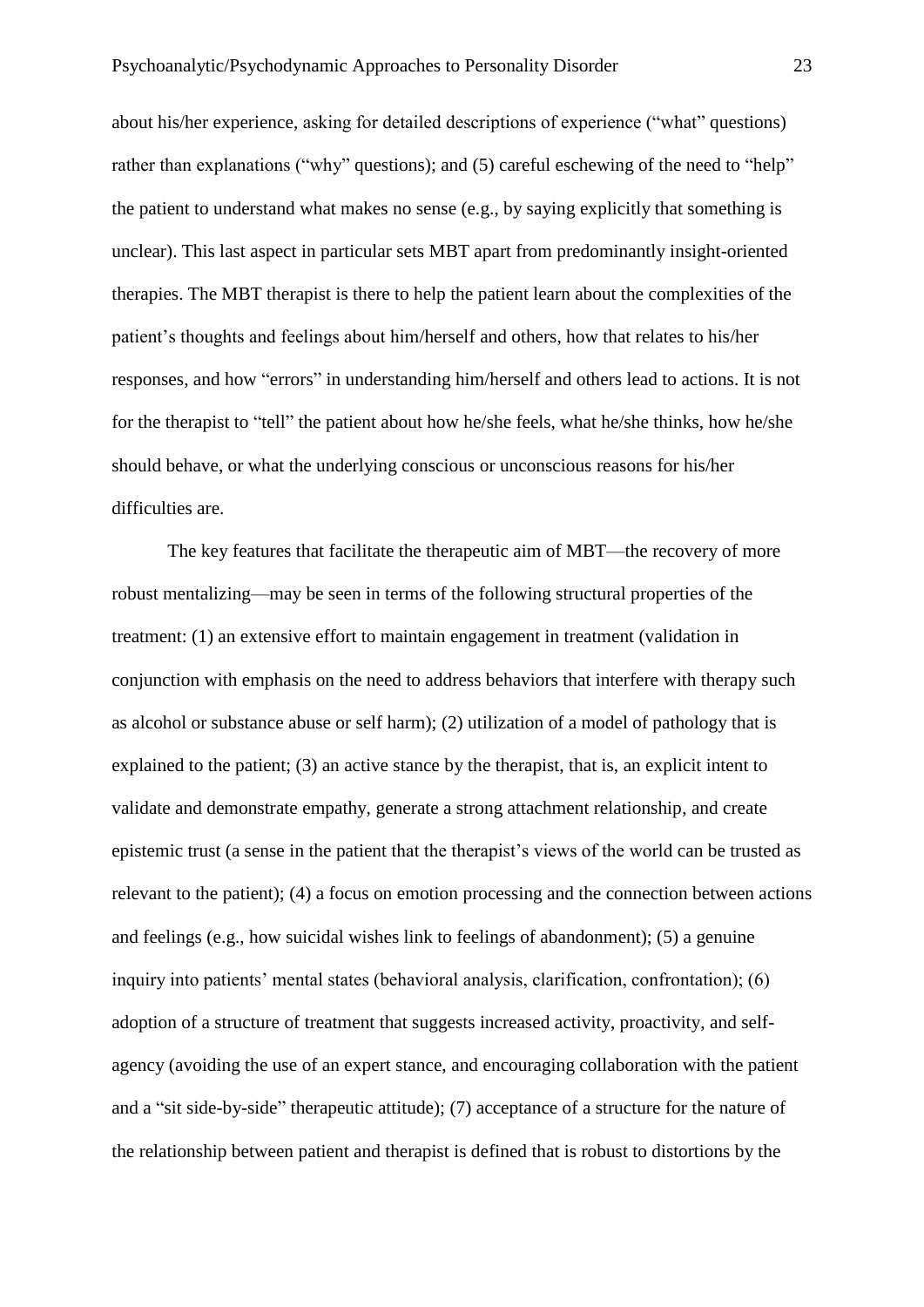patient's emotional dysregulation (i.e., what is crucial is that the therapist is able to think without having to withdraw from exchanges or fall back on "mindless" rules established by prior contract or precedent); (8) therapeutic work is supported by the structure provided by a manual, and adherence to that structure is sustained by supervision; (9) the therapist and the entire therapeutic milieu reflect commitment to the mentalization-based approach and underscore the importance the therapist attaches to the patient's thoughts and feelings. Enabling mentalizing and developing epistemic trust and the capacity for salutogenesis that results from the restoration of these capacities, is perhaps a component of other effective therapies for BPD, as we shall discuss more fully below.

## *Evidence Base*

There is an ample evidence base for MBT, beginning with an RCT of an 18-month program for 44 patients with BPD in a partial hospital setting (Bateman & Fonagy, 1999, 2001), which found significant and enduring changes in mood states and interpersonal functioning. Outcome measures included frequency of suicide attempts and acts of self-injury, number and duration of in-patient admissions, service use, and self-reported depression, anxiety, general symptom distress, interpersonal function, and social adjustment. Relative to treatment as usual (TAU), the benefits were large, with a number needed to treat of approximately two. The benefits were also observed to increase during the follow-up period of 18 months. The day hospital MBT program has been investigated in a series of outcome studies, culminating in an 8-year follow-up study (Bateman & Fonagy, 2008), the longest follow-up of treatment for BPD conducted to date. Compared with TAU, MBT was associated with fewer suicide attempts, emergency room visits, in-patient admissions, less medication and outpatient treatment utilization, and lower impulsivity. At follow-up, far fewer patients in the MBT group than the TAU group met criteria for BPD (13% vs. 87%). In addition to symptomatic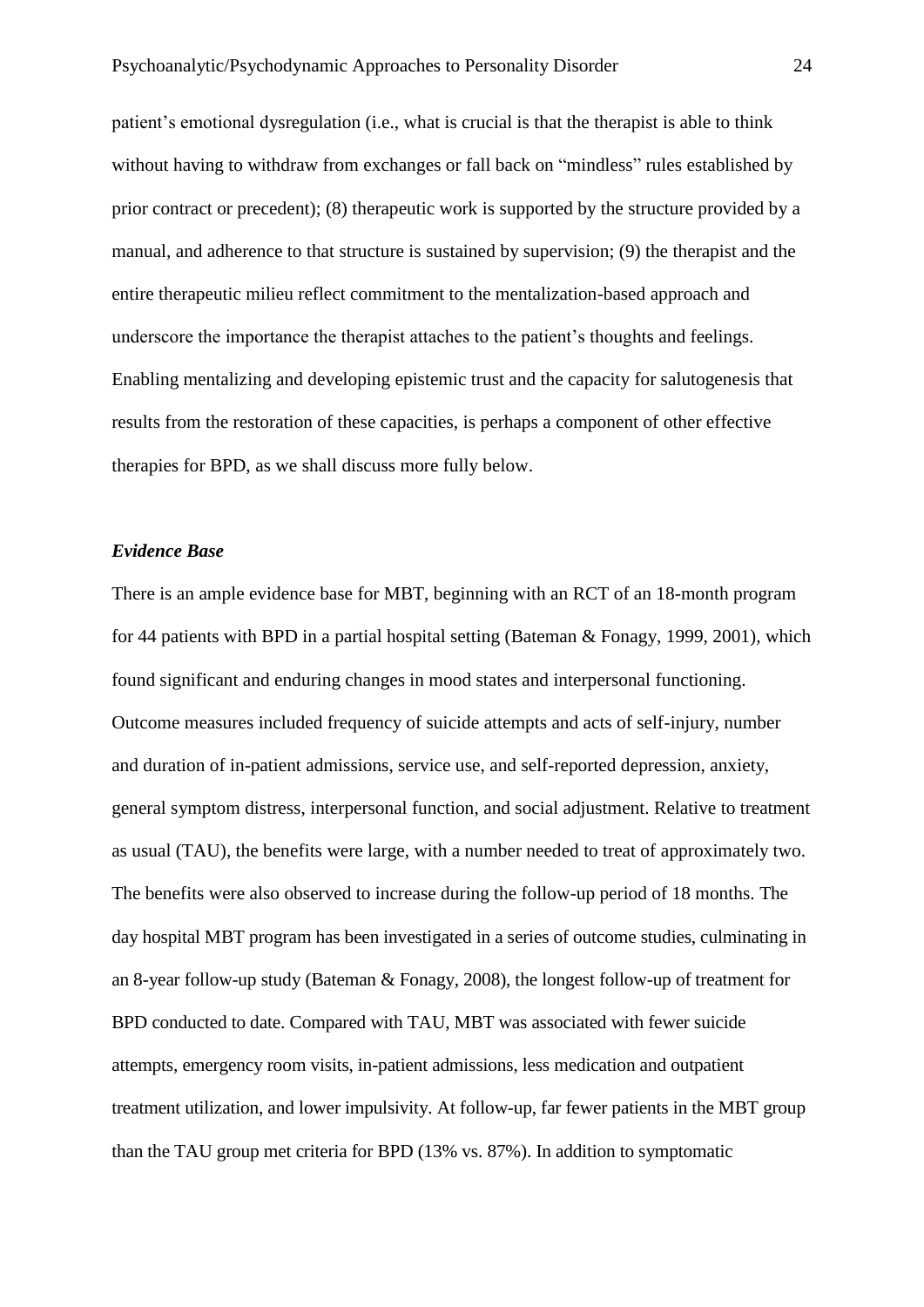improvement, patients in the MBT group showed greater improvement in interpersonal and occupational functioning.

Similarly in an RCT involving 134 patients, an intensive outpatient MBT program proved more effective than structured clinical management for BPD at the end of the 18-month treatment period (Bateman & Fonagy, 2009), particularly for patients with more than two PD diagnoses (Bateman & Fonagy, 2013). Compared with TAU, the outpatient treatment resulted in lower rates of suicidal behavior and non-suicidal self-injury as well as fewer hospitalizations. The MBT group also showed improved social adjustment, coupled with diminished depression, symptom distress, and interpersonal distress.

Elsewhere, an RCT in Denmark investigating the efficacy of MBT versus a less intensive, manualized supportive group therapy program in patients diagnosed with BPD found that MBT was superior to the comparison treatment on clinician-rated Global Assessment of Functioning (Jørgensen et al., 2013). These results were sustained 18 months later in a naturalistic follow-up (Jørgensen et al., 2014). In another study from Denmark (Petersen et al., 2010), a cohort of patients treated with partial hospitalization followed by group MBT showed significant improvements after treatment of on average 2 years on a range of measures, including Global Assessment of Functioning, hospitalizations, and vocational status, with further improvement at 2-year follow-up.

A naturalistic study by Bales et al. (2012) in the Netherlands investigated the effectiveness of an 18-month manualized program of MBT in 45 patients with severe BPD. Treatment was associated with significant positive change in symptom distress, social and interpersonal functioning, and personality pathology and functioning, with moderate to large effect sizes. However, this study is limited by the lack of a control group. Another study by the same group (Bales et al., 2015) used propensity score matching to ascertain the best matches for 29 MBT patients from within a larger  $(n=175)$  group who received other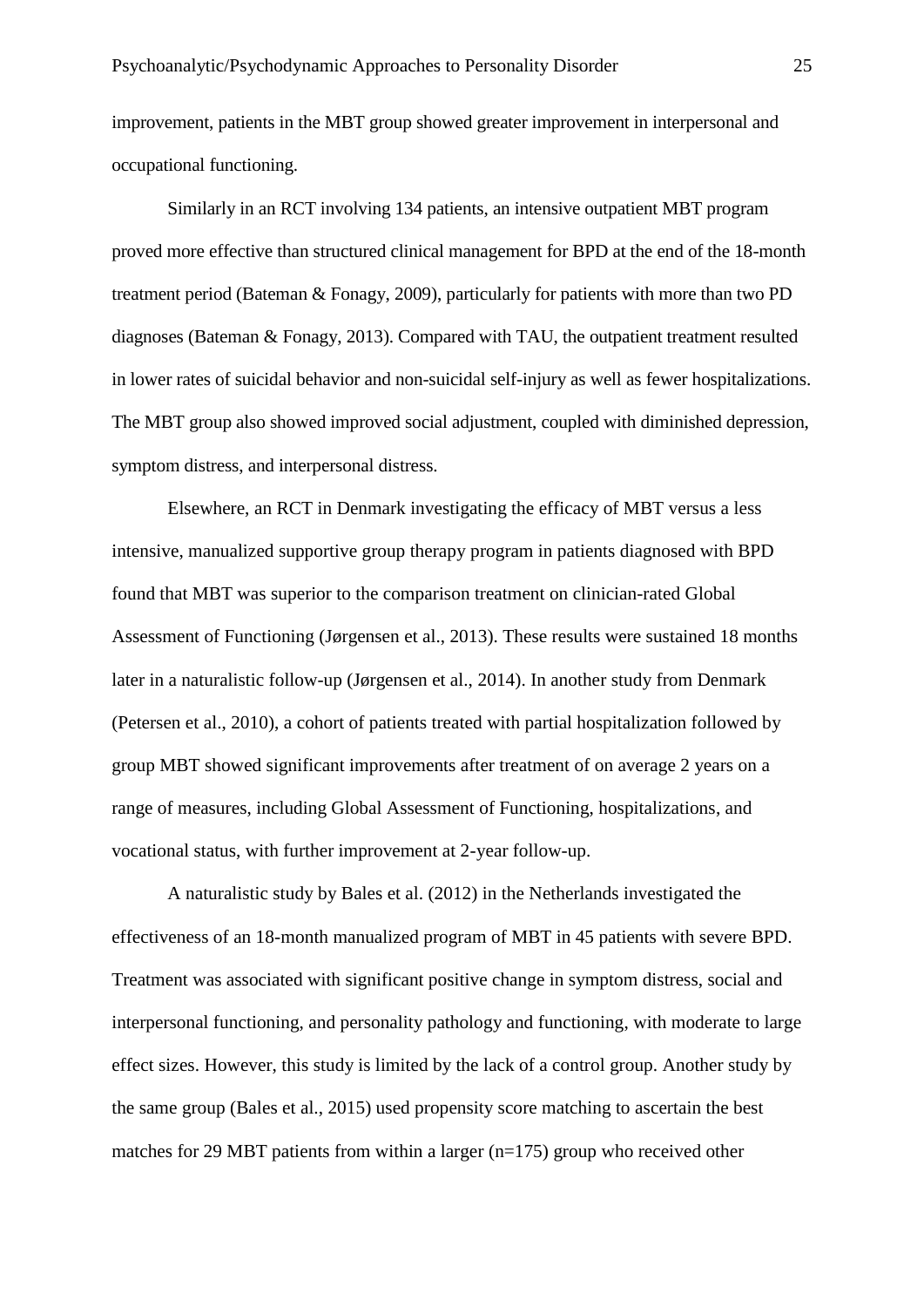specialized psychotherapeutic treatments. Generally moderate improvement across all domains was found in the group receiving other psychotherapeutic treatment, while effect sizes were consistently large for MBT, with Cohen's d for reduction in psychiatric symptoms of −1.06 and −1.42 at 18 and 36 months, respectively, and Cohen's ds ranging from 0.81 to 2.08 for improvement in areas of personality functioning. However, between-condition differences in effects should be viewed with caution because of the non-randomized study design and the variations in treatment dose received by participants.

More recently, research has been undertaken to assess the effectiveness of MBT in different diagnostic contexts. An RCT in the UK (Robinson et al., 2016) compared MBT for eating disorders (MBT-ED) against specialist supportive clinical management for patients with eating disorders and symptoms of BPD. There was a high dropout rate in this study (only 15 of the 68 participants eligible for randomization (22%) completed the 18-month follow-up), making results difficult to interpret, but MBT-ED was associated with greater reductions in Shape Concern and Weight Concern on the Eating Disorder Examination, relative to the control treatment. Another recent RCT of MBT for individuals with comorbid antisocial PD and BPD found that MBT was effective in reducing anger, hostility, paranoia, and frequency of self-injurious behavior and suicide attempts, and brought about improvements in negative mood, general psychiatric symptoms, interpersonal problems, and social adjustment (Bateman, O'Connell, Lorenzini, Gardner, & Fonagy, 2016).

#### **Conclusion: Going Forward**

Recent meta-analyses have suggested that there are now several forms of psychological therapy for BPD and other types of PDs that are of some value (Cristea et al., 2017; Leichsenring, Leibing, Kruse, New, & Leweke, 2011; Stoffers et al., 2012). What is more, these meta-analyses have suggested that there is little substantial difference in effectiveness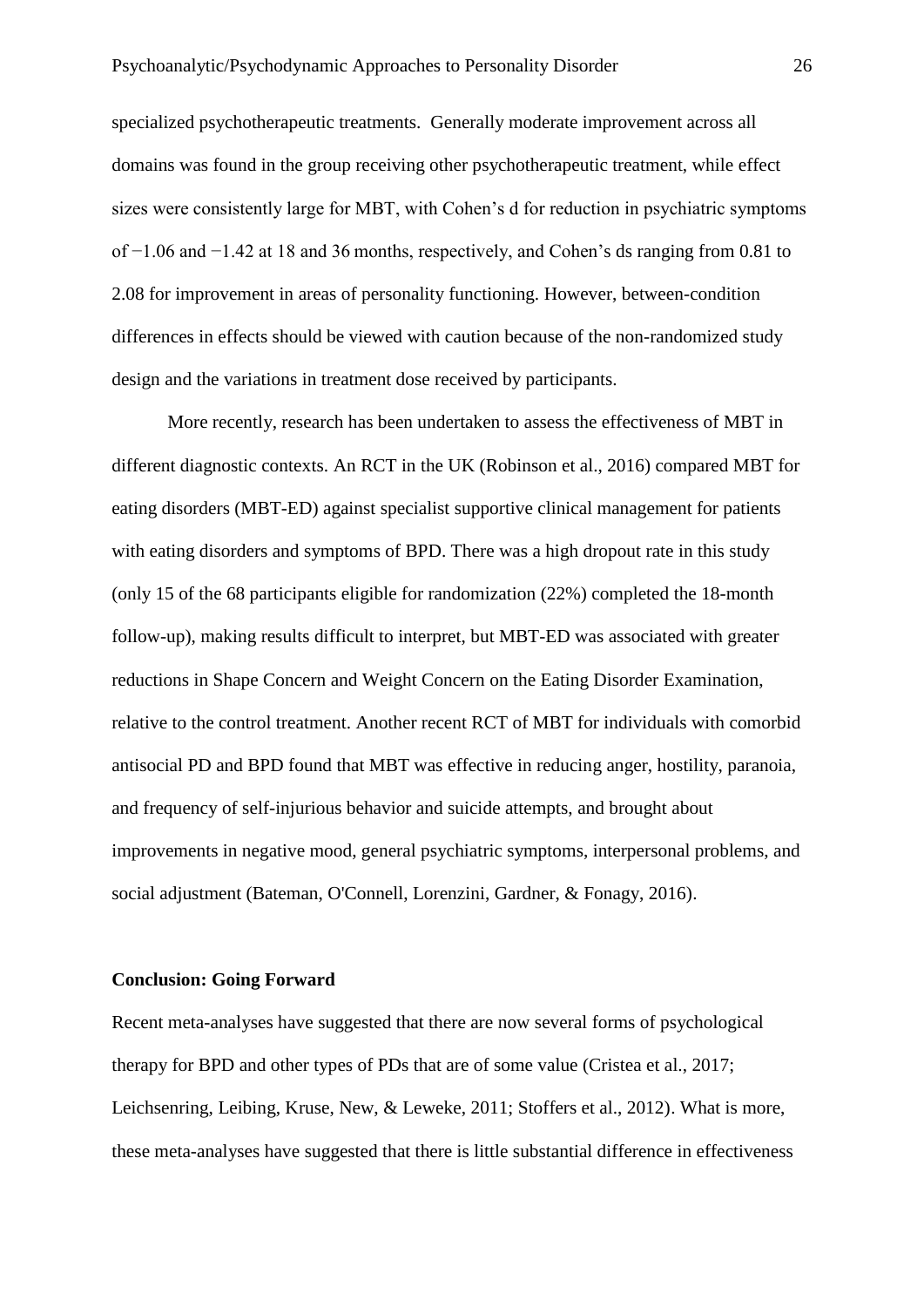between specialized and non-specialized treatment approaches, at least in the treatment of BPD (Cristea et al., 2017). Meta-analytic findings so far thus clearly suggest that there is no one single treatment method—psychodynamic or otherwise—that can claim exclusive therapeutic potency.

These findings are congruent with the recent emphasis in psychoanalytic approaches to PD on epistemic trust —that psychopathology is a form of disordered social cognition, perpetuated by the obstacles to communication that these social cognitive difficulties create. What is called "psychotherapy" may simply be, from this perspective, a recent variant of an activity that has been part of the repertoire of communicative behavior for a very long time turning to other people's thoughts to help us make sense of our own. For individuals with PDs, the loss of epistemic trust is a powerful obstacle to this process of beneficially accessing other people's minds in order to reinstate the capacity to tolerate and understand one's own mind.

This may lead to a new view on the mechanisms of change in the treatment of individuals with personality problems, and particularly with regard to their so-called "hardto-reach" or "treatment-resistant" character (Fonagy et al., 2015).

Effective modes of psychological treatment for PDs that now exist all involve, in our opinion, three distinct processes of communication that cumulatively render them effective (Fonagy & Luyten, 2016):

## *Communication System 1: The teaching and learning of content*

The different therapeutic schools belong to this system. They may be effective primarily because they involve the therapist conveying to the patient a model for understanding the mind that the patient can understand, as it includes a convincing recognition and identification of his/her own state. This feeling of being recognized and understood may in itself lower the patient's epistemic vigilance.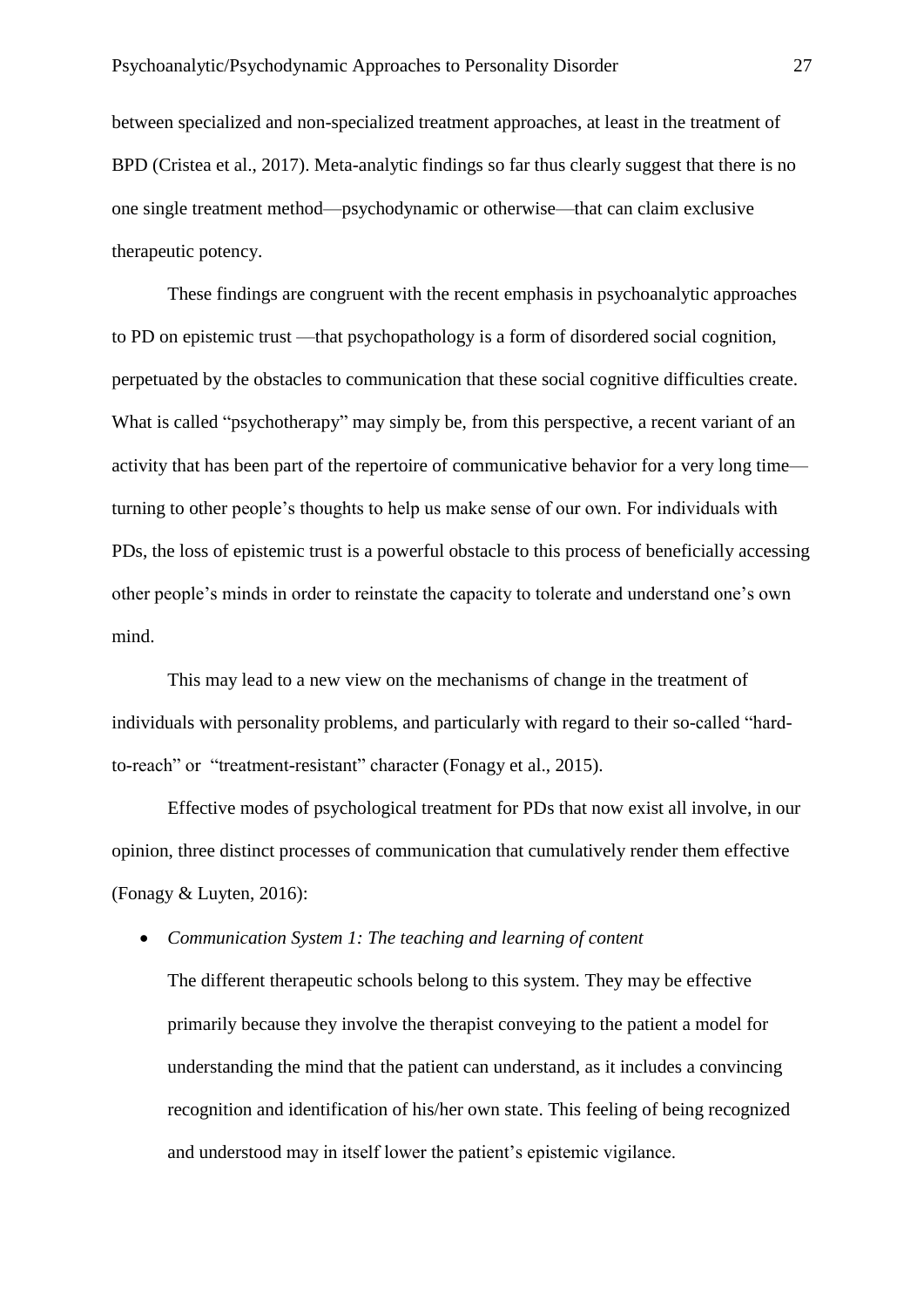### *Communication System 2: The re-emergence of robust mentalizing*

When the patient is once again open to social communication in contexts that had previously been marred by epistemic hypervigilance, he/she begins to show increased interest in the therapist's mind and the therapist's use of thoughts and feelings, which stimulates and strengthens the patient's capacity for mentalizing. Improvements in mentalizing or social cognition may thus be a common factor in different interventions.

*Communication System 3: The re-emergence of social learning*

The relaxation of the patient's epistemic hypervigilance achieved via the first two systems of communication enables the patient to become more open to social learning. This allows the patient to apply his/her new mentalizing and communicative capabilities to wider social encounters, outside the consulting room. This final part of the process depends upon the patient having a sufficiently benign social environment to allow him/her to gain the necessary experiences to validate and bolster his/her improved mentalizing, and to continue to facilitate the relaxation of epistemic mistrust, in the wider social world.

These three systems of communication, we suggest, provide a framework for investigating the effectiveness of psychotherapies. Beyond the therapeutic treatment itself, the model also directs attention to the social environment, and to interventions that may directly target environmental factors that could contribute to the origin and maintenance of psychopathology, and those factors that could have the potential to support recovery and the patient's capacity to benefit from benign aspects of his/her environment. This widening of the view of what determines therapeutic outcomes to include the social environment beyond the consulting room represents a challenge to the potential omnipotence of all psychological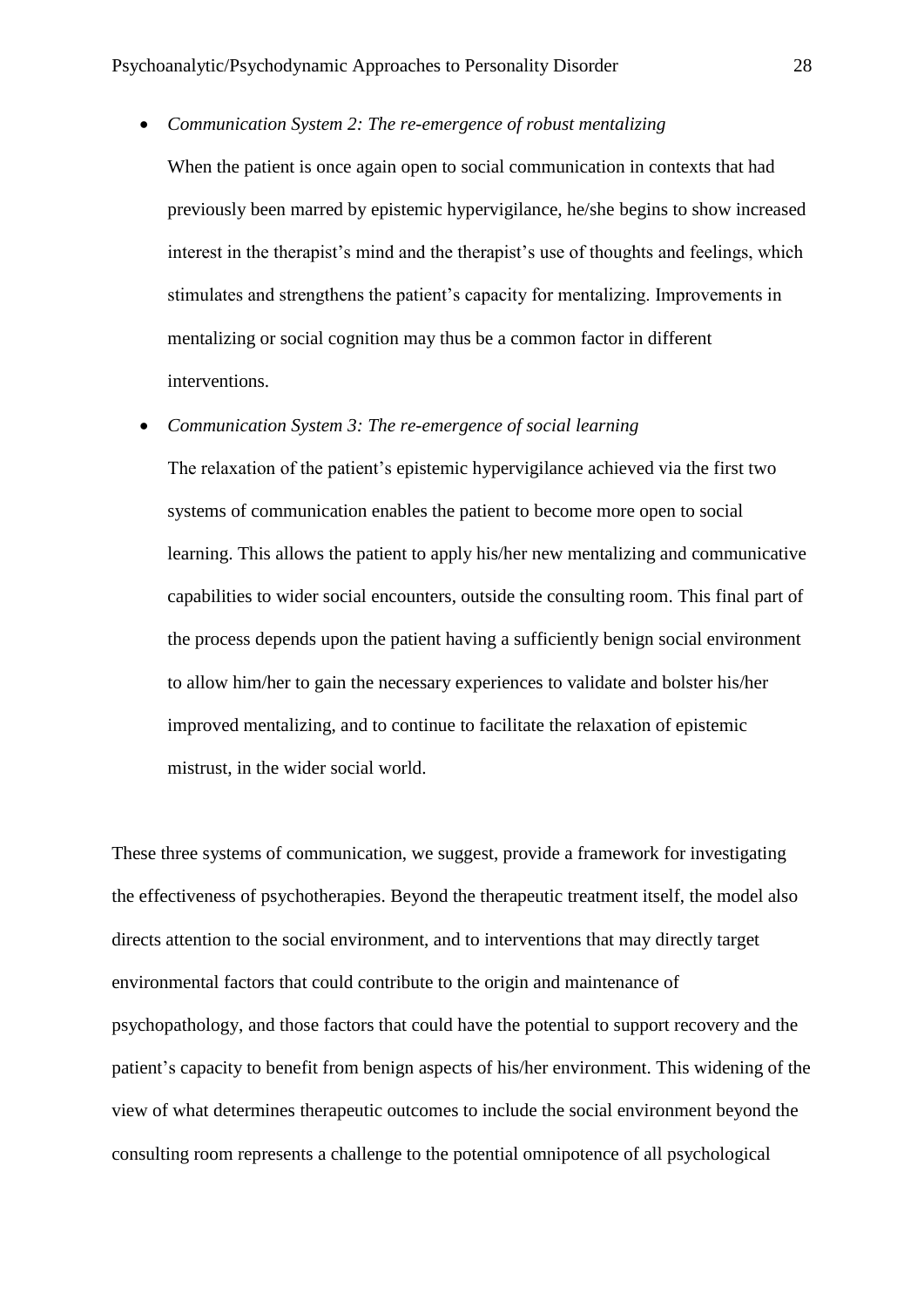therapies, but perhaps more archetypally, to the therapeutic primacy of the psychoanalytic relationship.

What role do these speculations leave for the psychoanalytic approach in particular? We suggest that its future may lie in helping us make sense of how we think about PD, how we conceptualize psychopathology, and what it is that makes treatment effective. This is not simply an intellectual exercise: traditional diagnostic categories, and the treatments accordingly assigned to them, are increasingly viewed as failing to recognize the complexity of mental health presentations throughout the life span (Skodol et al., 2011). These issues are particularly pertinent in the field of PD, in which recurrence, comorbidity, and complexity are very common (O'Connor, 2005; O'Connor & Dyce, 1998). The psychoanalytic approach encompasses a uniquely sophisticated model of the mind, which, if applied with intellectual openness rather than rigid orthodoxy, can tolerate the categorical complexity of personalitydisordered states.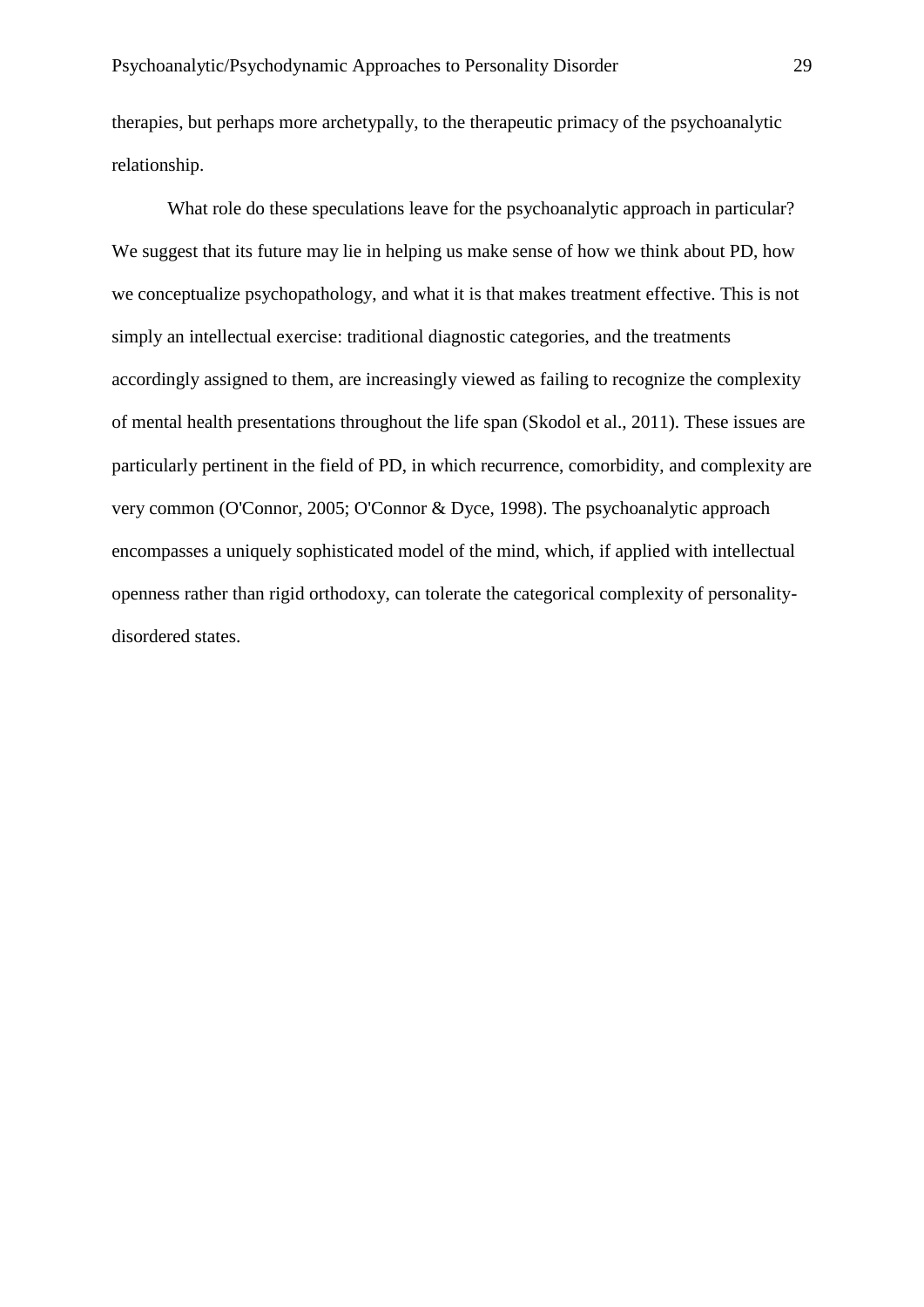#### **References**

- Agrawal, H. R., Gunderson, J., Holmes, B. M., & Lyons-Ruth, K. (2004). Attachment studies with borderline patients: A review. *Harvard Review of Psychiatry, 12*(2), 94-104. doi:10.1080/10673220490447218
- Bales, D., Timman, R., Andrea, H., Busschbach, J. J., Verheul, R., & Kamphuis, J. H. (2015). Effectiveness of day hospital mentalization-based treatment for patients with severe borderline personality disorder: A matched control study. *Clinical Psychology & Psychotherapy, 22*(5), 409-417. doi:10.1002/cpp.1914
- Bales, D., van Beek, N., Smits, M., Willemsen, S., Busschbach, J. J., Verheul, R., & Andrea, H. (2012). Treatment outcome of 18-month, day hospital mentalization-based treatment (MBT) in patients with severe borderline personality disorder in the Netherlands. *Journal of Personality Disorders, 26*(4), 568-582. doi:10.1521/pedi.2012.26.4.568
- Bateman, A. (2005). Day hospital treatment of borderline personality disorder. In M. C. Zanarini (Ed.), *Borderline personality disorder* (pp. 281-304). Boca Raton, FL: Taylor & Francis.
- Bateman, A., & Fonagy, P. (1999). Effectiveness of partial hospitalization in the treatment of borderline personality disorder: A randomized controlled trial. *American Journal of Psychiatry, 156*(10), 1563-1569. doi:10.1176/ajp.156.10.1563
- Bateman, A., & Fonagy, P. (2001). Treatment of borderline personality disorder with psychoanalytically oriented partial hospitalization: An 18-month follow-up. *American Journal of Psychiatry, 158*(1), 36-42. doi:10.1176/appi.ajp.158.1.36
- Bateman, A., & Fonagy, P. (2008). 8-year follow-up of patients treated for borderline personality disorder: Mentalization-based treatment versus treatment as usual.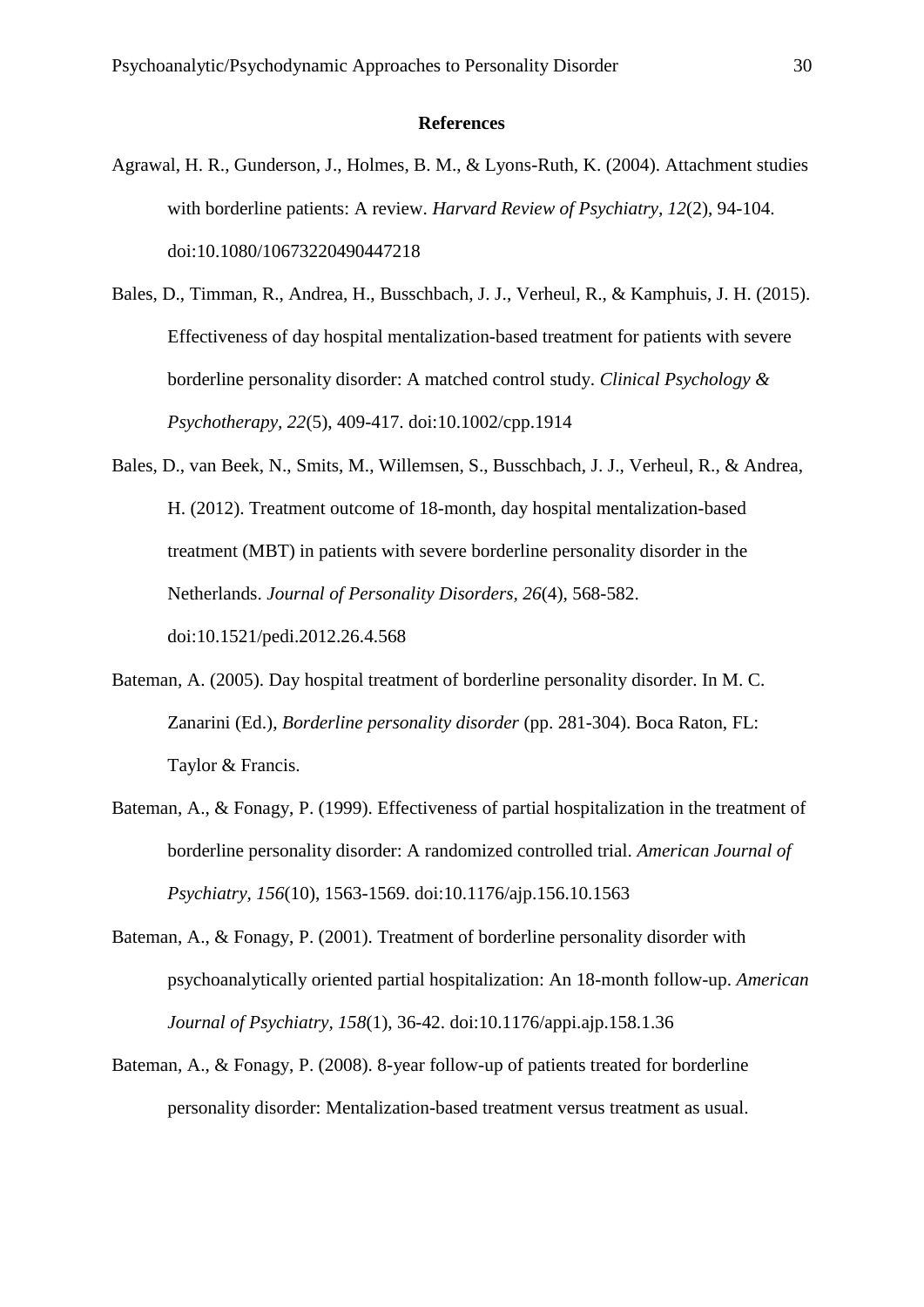*American Journal of Psychiatry, 165*(5), 631-638. doi:10.1176/appi.ajp.2007.07040636

- Bateman, A., & Fonagy, P. (2009). Randomized controlled trial of outpatient mentalizationbased treatment versus structured clinical management for borderline personality disorder. *American Journal of Psychiatry, 166*(12), 1355-1364. doi:10.1176/appi.ajp.2009.09040539
- Bateman, A., & Fonagy, P. (2010). Mentalization based treatment for borderline personality disorder. *World Psychiatry, 9*(1), 11-15.
- Bateman, A., & Fonagy, P. (2013). Impact of clinical severity on outcomes of mentalisationbased treatment for borderline personality disorder. *British Journal of Psychiatry, 203*, 221-227. doi:10.1192/bjp.bp.112.121129
- Bateman, A., & Fonagy, P. (2016). *Mentalization-based treatment for personality disorders: A practical guide*. Oxford, UK: Oxford University Press.
- Bateman, A., O'Connell, J., Lorenzini, N., Gardner, T., & Fonagy, P. (2016). A randomised controlled trial of mentalization-based treatment versus structured clinical management for patients with comorbid borderline personality disorder and antisocial personality disorder. *BMC Psychiatry, 16*, 304. doi:10.1186/s12888-016-1000-9
- Bion, W. R. (1967). *Second thoughts*. London, UK: Heinemann.
- Bornovalova, M. A., Hicks, B. M., Iacono, W. G., & McGue, M. (2009). Stability, change, and heritability of borderline personality disorder traits from adolescence to adulthood: A longitudinal twin study. *Development and Psychopathology, 21*(4), 1335-1353. doi:10.1017/S0954579409990186
- Caspi, A., Houts, R. M., Belsky, D. W., Goldman-Mellor, S. J., Harrington, H., Israel, S., . . . Moffitt, T. E. (2014). The p factor: One general psychopathology factor in the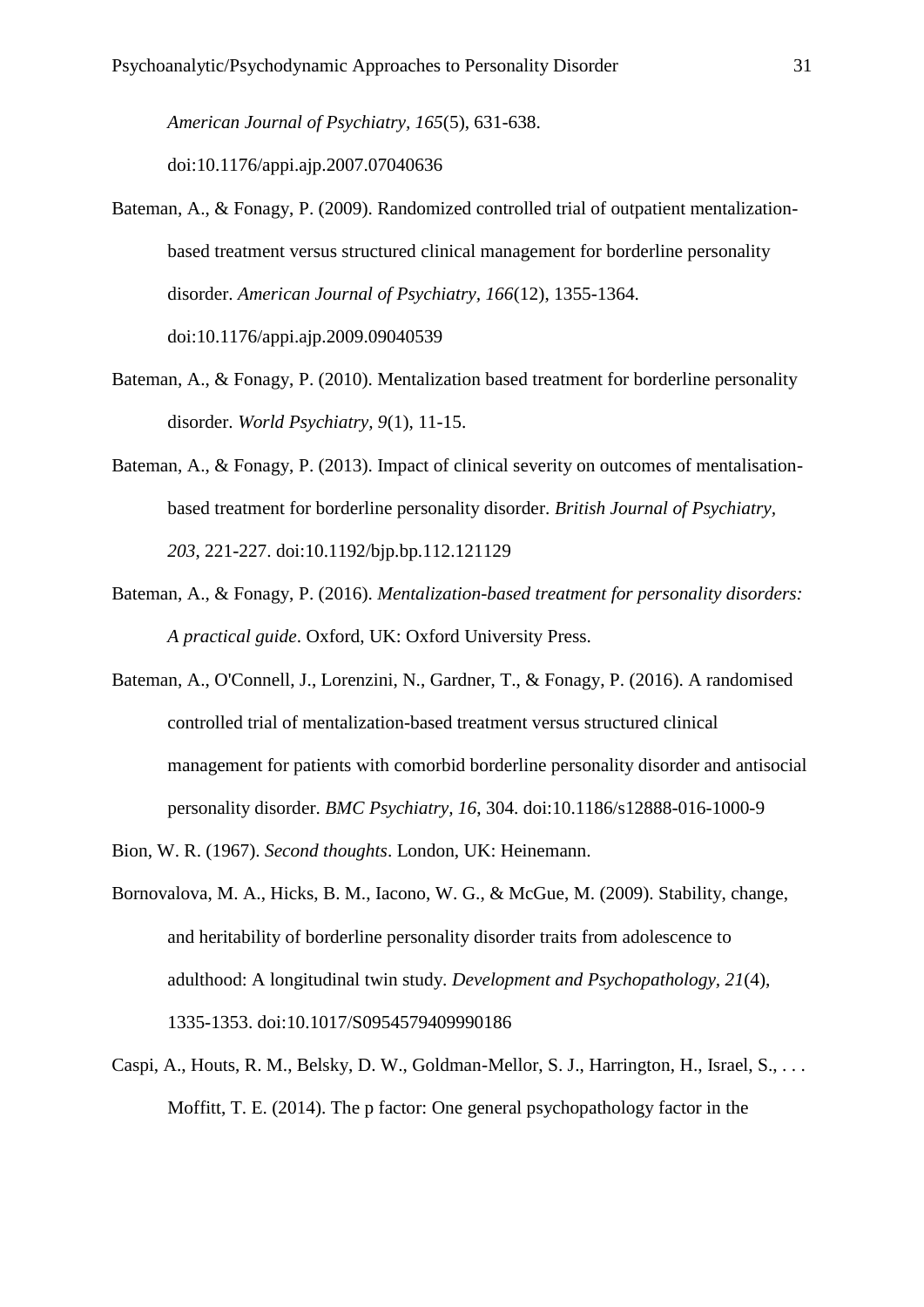structure of psychiatric disorders? *Clinical Psychological Science, 2*(2), 119-137. doi:10.1177/2167702613497473

- Clarkin, J. F., Fonagy, P., & Gabbard, G. O. (Eds.). (2010). *Psychodynamic psychotherapy for personality disorders. A clinical handbook*. Washington, DC: American Psychiatric Publishing.
- Clarkin, J. F., Levy, K. N., Lenzenweger, M. F., & Kernberg, O. F. (2007). Evaluating three treatments for borderline personality disorder: A multiwave study. *American Journal of Psychiatry, 164*(6), 922-928. doi:10.1176/appi.ajp.164.6.922
- Clarkin, J. F., Yeomans, F. E., & Kernberg, O. F. (2006). *Psychotherapy for borderline personality: Focusing on object relations*. Washington, DC: American Psychiatric Publishing.
- Cristea, I. A., Gentili, C., Cotet, C. D., Palomba, D., Barbui, C., & Cuijpers, P. (2017). Efficacy of psychotherapies for borderline personality disorder: A systematic review and meta-analysis. *JAMA Psychiatry, 74*(4), 319-328. doi:10.1001/jamapsychiatry.2016.4287
- Csibra, G., & Gergely, G. (2009). Natural pedagogy. *Trends in Cognitive Sciences, 13*(4), 148-153. doi:10.1016/j.tics.2009.01.005
- Distel, M. A., Trull, T. J., Derom, C. A., Thiery, E. W., Grimmer, M. A., Martin, N. G., . . . Boomsma, D. I. (2008). Heritability of borderline personality disorder features is similar across three countries. *Psychological Medicine, 38*(9), 1219-1229. doi:10.1017/S0033291707002024
- Doering, S., Horz, S., Rentrop, M., Fischer-Kern, M., Schuster, P., Benecke, C., ... Buchheim, P. (2010). Transference-focused psychotherapy v. treatment by community psychotherapists for borderline personality disorder: Randomised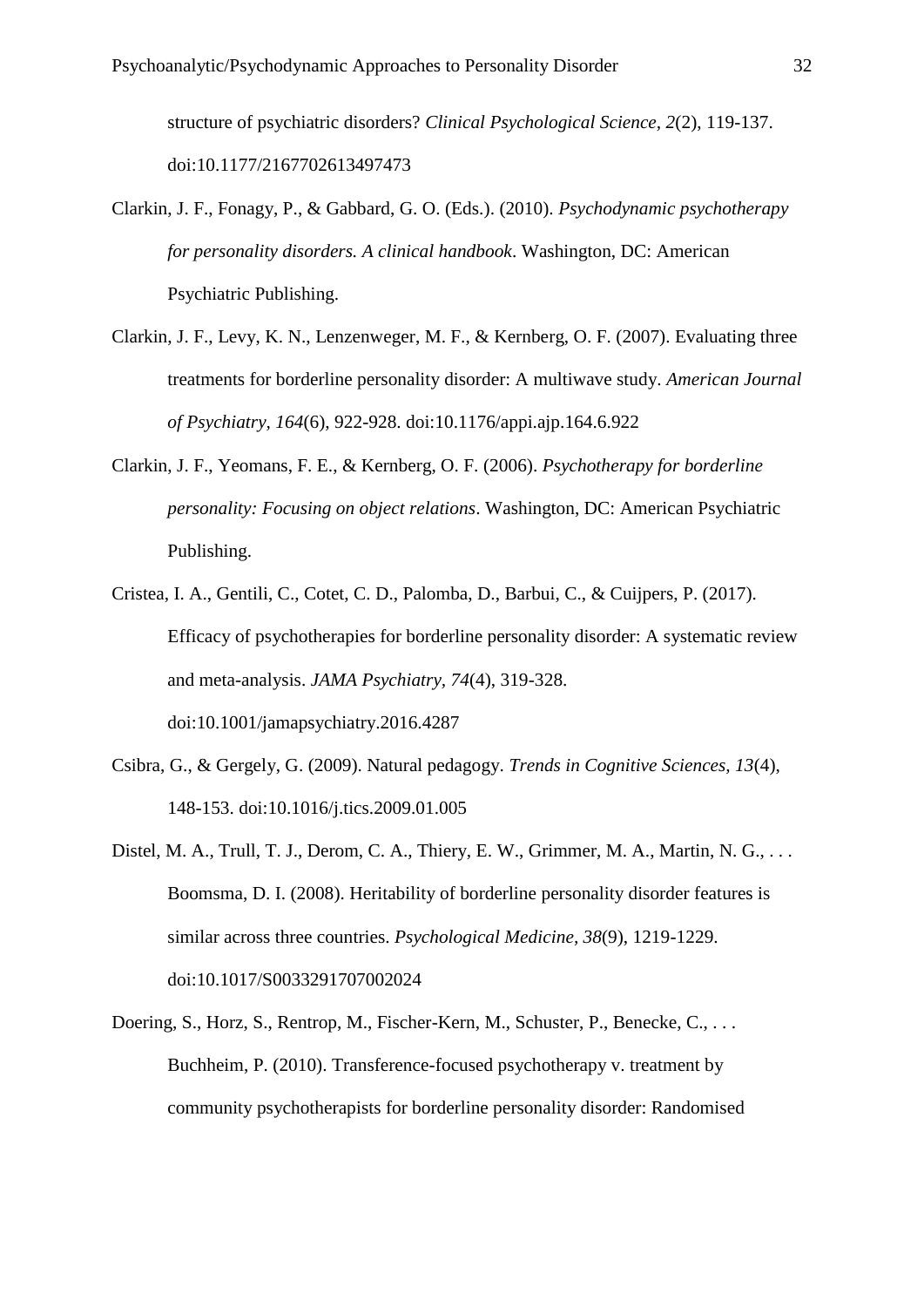controlled trial. *British Journal of Psychiatry, 196*(5), 389-395. doi:10.1192/bjp.bp.109.070177

- Fairbairn, W. R. D. (1940/1952). Schizoid factors in the personality *An object-relations theory of the personality* (pp. 3-28). New York, NY: Basic Books (original work published 1940).
- Fairbairn, W. R. D. (1944). Endopsychic structure considered in terms of objectrelationships. *International Journal of Psychoanalysis, 25*, 70-93.
- Fairbairn, W. R. D. (1952a). *An object-relations theory of the personality*. New York, NY: Basic Books.
- Fairbairn, W. R. D. (1952b). *Psychoanalytic studies of the personality*. London, UK: Tavistock.
- Fairfield, S., Layton, L., & Stack, C. (Eds.). (2002). *Bringing the plague: Toward a postmodern psychoanalysis*. New York, NY: Other Press.
- Fischer-Kern, M., Doering, S., Taubner, S., Hörz, S., Zimmermann, J., Rentrop, M., . . . Buchheim, A. (2015). Transference-focused psychotherapy for borderline personality disorder: Change in reflective function. *British Journal of Psychiatry, 207*(2), 173- 174. doi:10.1192/bjp.bp.113.143842
- Fonagy, P., & Luyten, P. (2016). A multilevel perspective on the development of borderline personality disorder. In D. Cicchetti (Ed.), *Developmental psychopathology. Vol. 3: Maladaptation and psychopathology* (3rd ed., pp. 726-792). New York, NY: John Wiley & Sons.
- Fonagy, P., Luyten, P., & Allison, E. (2015). Epistemic petrification and the restoration of epistemic trust: A new conceptualization of borderline personality disorder and its psychosocial treatment. *Journal of Personality Disorders, 29*(5), 575-609. doi:10.1521/pedi.2015.29.5.575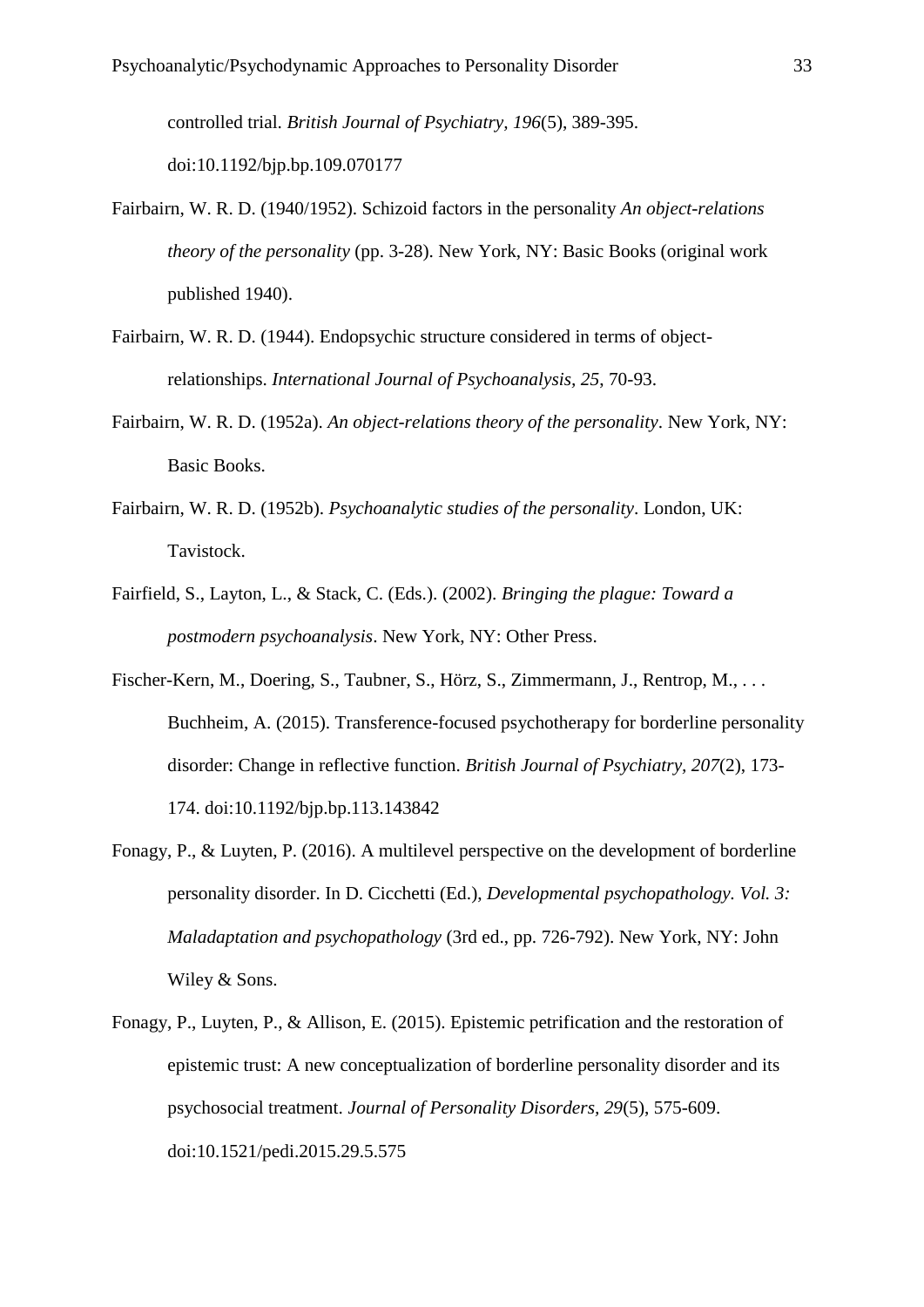- Fonagy, P., Steele, M., Steele, H., Moran, G. S., & Higgitt, A. C. (1991). The capacity for understanding mental states: The reflective self in parent and child and its significance for security of attachment. *Infant Mental Health Journal, 12*(3), 201-218. doi:Doi 10.1002/1097-0355(199123)12:3<201::Aid-Imhj2280120307>3.0.Co;2-7
- Fonagy, P., & Target, M. (1996). Playing with reality: I. Theory of mind and the normal development of psychic reality. *International Journal of Psycho-Analysis, 77*(Pt 2), 217-233.
- Giesen-Bloo, J., van Dyck, R., Spinhoven, P., van Tilburg, W., Dirksen, C., van Asselt, T., . . . Arntz, A. (2006). Outpatient psychotherapy for borderline personality disorder: Randomized trial of schema-focused therapy vs transference-focused psychotherapy. *Archives of General Psychiatry, 63*(6), 649-658. doi:10.1001/archpsyc.63.6.649
- Gilligan, J. (1997). *Violence: Our deadliest epidemic and its causes*. New York: Grosset/Putnam.
- Gunderson, J. G., & Links, P. (2014). *Handbook of good psychiatric management for borderline personality disorder*. Washington DC: AmericanPsyhiatric Press.
- Guntrip, H. (1968). *Schizoid phenomena, object relations and the self*. London, UK: Hogarth Press.
- Jacobson, E. (1953a). The affects and their pleasure-unpleasure qualities in relation to the psychic discharge processes. In R. Loewenstein (Ed.), *Drives, Affects, Behavior* (Vol. 1, pp. 38-66). New York, NY: International Universities Press.
- Jacobson, E. (1953b). On the psychoanalytic theory of affects *Depression (1971)*. New York: International Universities Press.
- Jørgensen, C. R., Bøye, R., Andersen, D., Døssing Blaabjerg, A. H., Freund, C., Jordet, H., & Kjølbye, M. (2014). Eighteen months post-treatment naturalistic follow-up study of mentalization-based therapy and supportive group treatment of borderline personality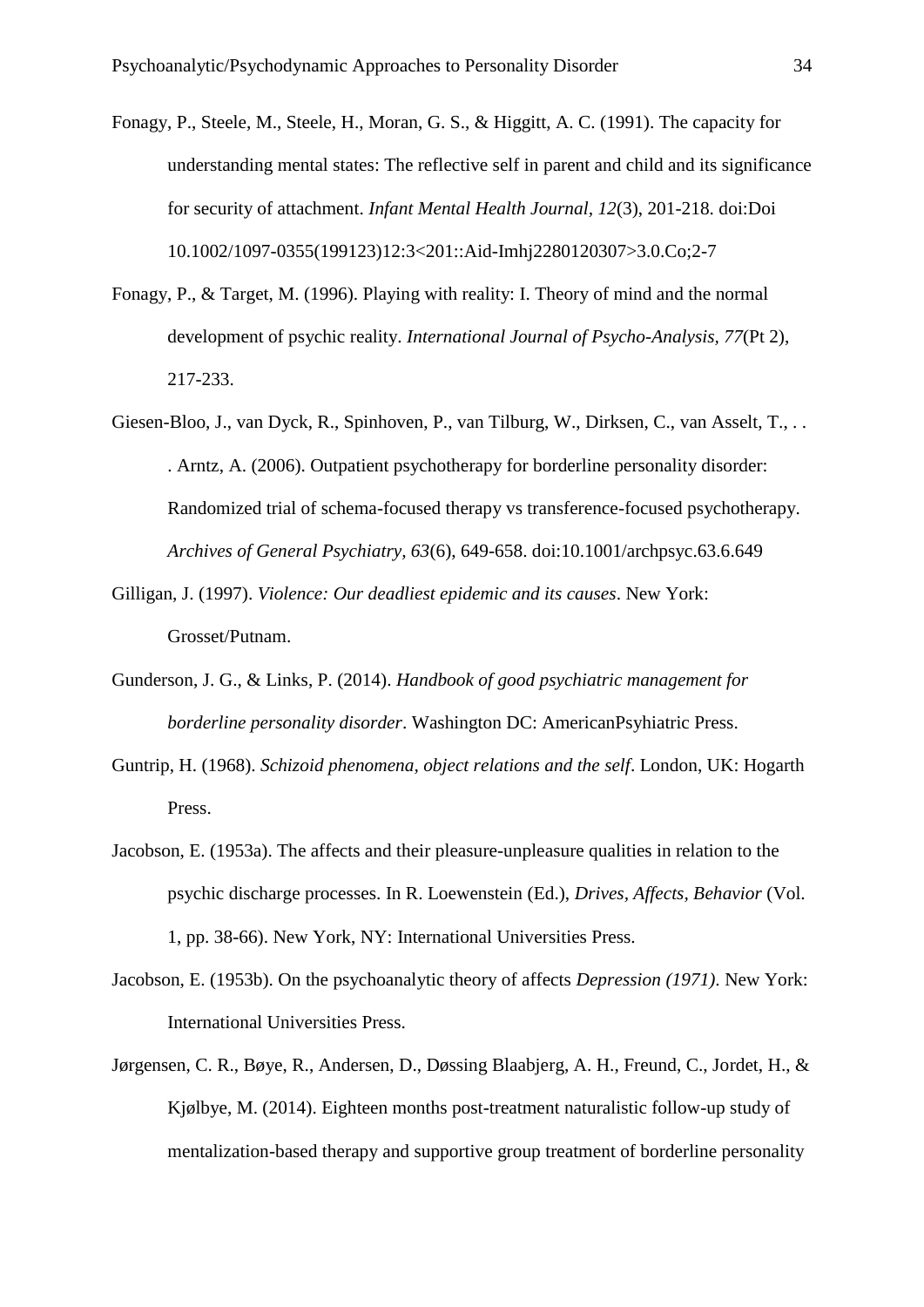disorder: Clinical outcomes and functioning. *Nordic Psychology, 66*(4), 254-273. doi:10.1080/19012276.2014.963649

- Jørgensen, C. R., Freund, C., Boye, R., Jordet, H., Andersen, D., & Kjolbye, M. (2013). Outcome of mentalization-based and supportive psychotherapy in patients with borderline personality disorder: A randomized trial. *Acta Psychiatrica Scandinavica, 127*(4), 305-317. doi:10.1111/j.1600-0447.2012.01923.x
- Kendler, K. S., Aggen, S. H., Czajkowski, N., Roysamb, E., Tambs, K., Torgersen, S., ... Reichborn-Kjennerud, T. (2008). The structure of genetic and environmental risk factors for DSM-IV personality disorders: A multivariate twin study. *Archives of General Psychiatry, 65*(12), 1438-1446. doi:10.1001/archpsyc.65.12.1438
- Kernberg, O. F. (1967). Borderline personality organization. *Journal of the American Psychoanalytic Association, 15*(3), 641-685.
- Kernberg, O. F. (1975). *Borderline conditions and pathological narcissism*. New York, NY: Jason Aronson.
- Kernberg, O. F. (1980a). *Internal world and external reality: Object relations theory applied*. New York, NY: Jason Aronson.
- Kernberg, O. F. (1980b). Some implications of object relations theory for psychoanalytic technique. In H. Blum (Ed.), *Psychoanalytic explorations of technique: Discourse on the theory of therapy* (pp. 207-239). New York, NY: International Universities Press.
- Kernberg, O. F. (1982). Self, ego, affects, and drives. *Journal of the American Psychoanalytic Association, 30*(4), 893-917.
- Kernberg, O. F. (1984). *Severe personality disorders: Psychotherapeutic strategies*. New Haven, CT: Yale University Press.
- Kernberg, O. F. (1987). A psychodynamic approach. *Journal of Personality Disorders, 1*(4), 344-346. doi:10.1521/pedi.1987.1.4.344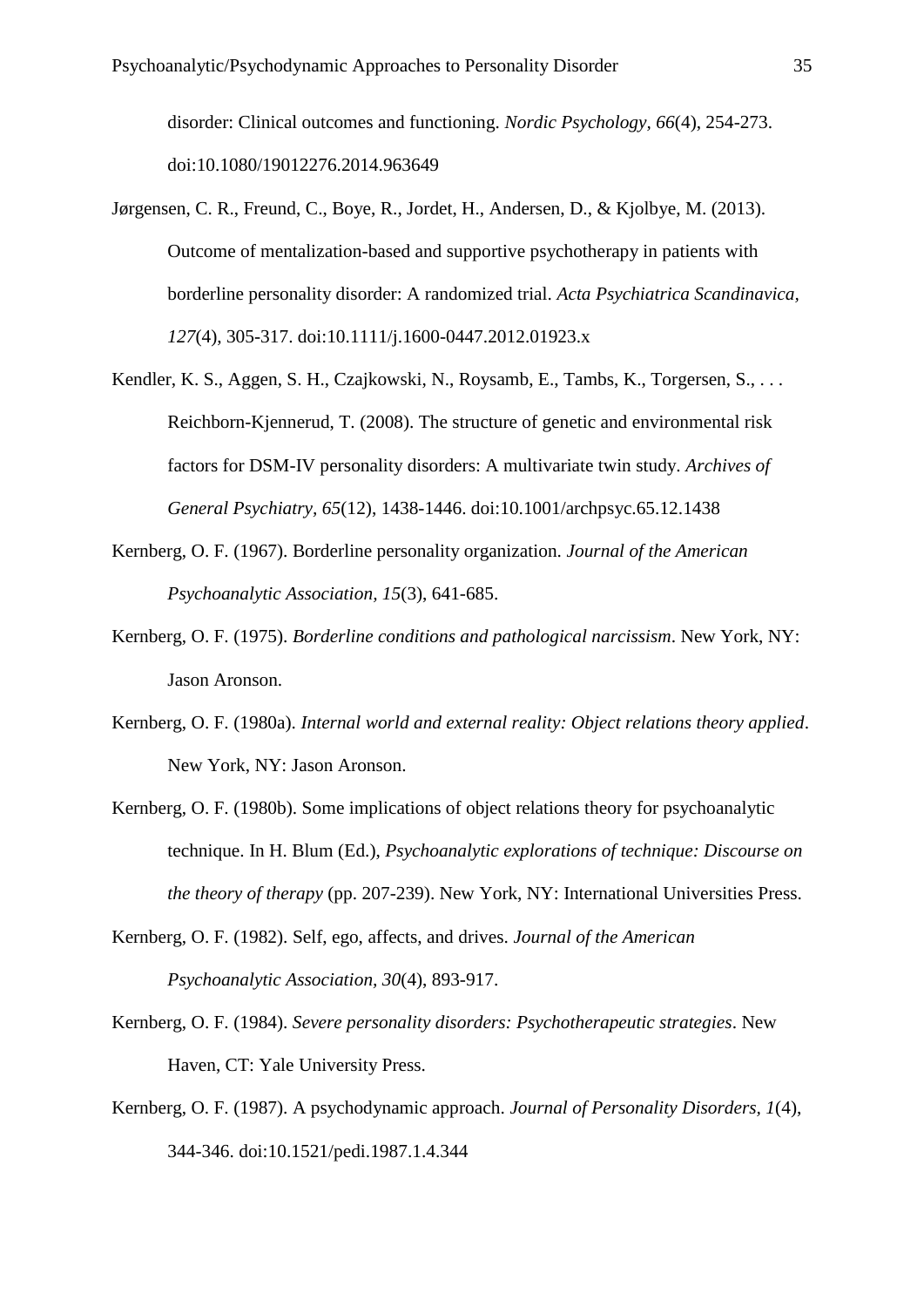- Kernberg, O. F. (1992). *Aggression in Personality Disorders and Perversions*. New Haven & London: Yale University Press.
- Kernberg, O. F., Selzer, M. A., Koenigsberg, H. W., Carr, A. C., & Appelbaum, A. H. (1989). *Psychodynamic psychotherapy of borderline patients*. New York, NY: Basic Books.
- Kernberg, O. F., Yeomans, F. E., Clarkin, J. F., & Levy, K. N. (2008). Transference focused psychotherapy: Overview and update. *International Journal of Psychoanalysis, 89*(3), 601-620. doi:10.1111/j.1745-8315.2008.00046.x
- Klein, M. (1957). Envy and gratitude *Envy and gratitude and other works. The writings of Melanie Klein* (Vol. 3, pp. 176-235). London: Hogarth Press.
- Kohut, H. (1971). *The analysis of the self*. New York, NY: International Universities Press.
- Kohut, H. (1977). *The restoration of the self*. New York, NY: International Universities Press.
- Kohut, H., & Wolf, E. S. (1978). The disorders of the self and their treatment: An outline. *International Journal of Psycho-Analysis, 59*, 413-426.
- Leichsenring, F., Leibing, E., Kruse, J., New, A. S., & Leweke, F. (2011). Borderline personality disorder. *Lancet, 377*(9759), 74-84. doi:10.1016/S0140-6736(10)61422-5
- Leichsenring, F., Luyten, P., Hilsenroth, M., Abbass, A., Barber, J., Keefe, J., . . . Steinert, C. (2015). Psychodynamic therapy meets evidence-based medicine: a systematic review using updated criteria. *The Lancet Psychiatry, 2*(7), 648-660.

doi[:https://doi.org/10.1016/S2215-0366\(15\)00155-8](https://doi.org/10.1016/S2215-0366(15)00155-8)

Leichsenring, F., & Rabung, S. (2008). Effectiveness of long-term psychodynamic psychotherapy: A meta-analysis. *JAMA, 300*(13), 1551-1565. doi:10.1001/jama.300.13.1551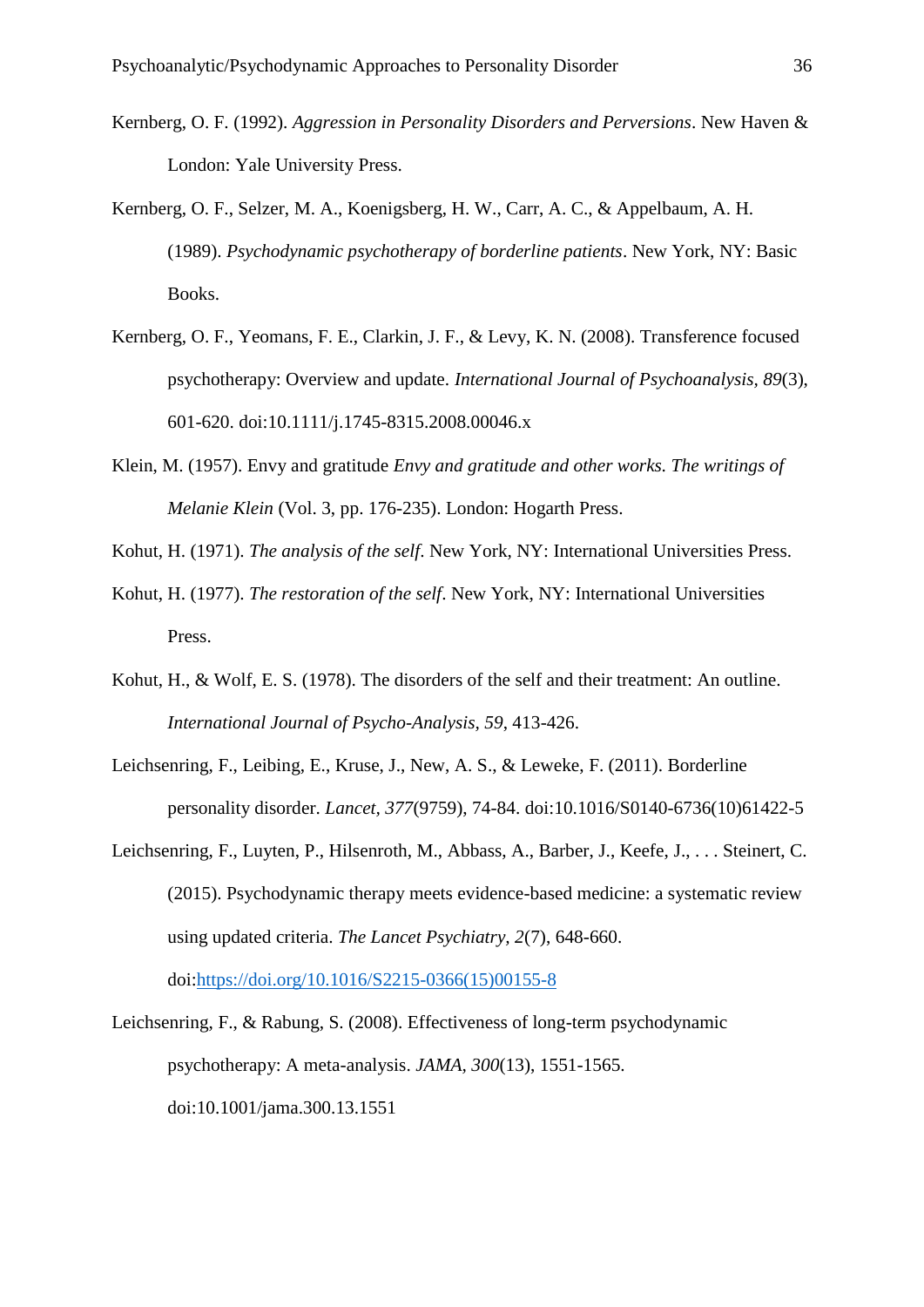Levy, K. N., Meehan, K. B., Kelly, K. M., Reynoso, J. S., Weber, M., Clarkin, J. F., & Kernberg, O. F. (2006). Change in attachment patterns and reflective function in a randomized control trial of transference-focused psychotherapy for borderline personality disorder. *Journal of Consulting and Clinical Psychology, 74*(6), 1027- 1040. doi:10.1037/0022-006X.74.6.1027

Lyons-Ruth, K., & Jacobvitz, D. (2008). Attachment disorganization: Genetic factors, parenting contexts, and developmental transformation from infancy to adulthood. In J. Cassidy & P. R. Shaver (Eds.), *Handbook of attachment: Theory, research, and clinical applications* (2nd ed., pp. 666-697). New York, NY: Guilford Press.

- Lyons-Ruth, K., Yellin, C., Melnick, S., & Atwood, G. (2005). Expanding the concept of unresolved mental states: Hostile/helpless states of mind on the Adult Attachment Interview are associated with disrupted mother-infant communication and infant disorganization. *Development and Psychopathology, 17*(1), 1-23. doi:10.1017/S0954579405050017
- Mahler, M. S., Pine, F., & Bergman, A. (1975). *The psychological birth of the human infant: Symbiosis and individuation*. New York, NY: Basic Books.
- McMain, S. F., Guimond, T., Streiner, D. L., Cardish, R. J., & Links, P. S. (2012). Dialectical behavior therapy compared with general psychiatric management for borderline personality disorder: clinical outcomes and functioning over a 2-year follow-up. *American Journal of Psychiatry, 169*(6), 650-661.

doi:10.1176/appi.ajp.2012.11091416

McMain, S. F., Links, P. S., Gnam, W. H., Guimond, T., Cardish, R. J., Korman, L., & Streiner, D. L. (2009). A randomized trial of dialectical behavior therapy versus general psychiatric management for borderline personality disorder. *American Journal of Psychiatry, 166*(12), 1365-1374. doi:10.1176/appi.ajp.2009.09010039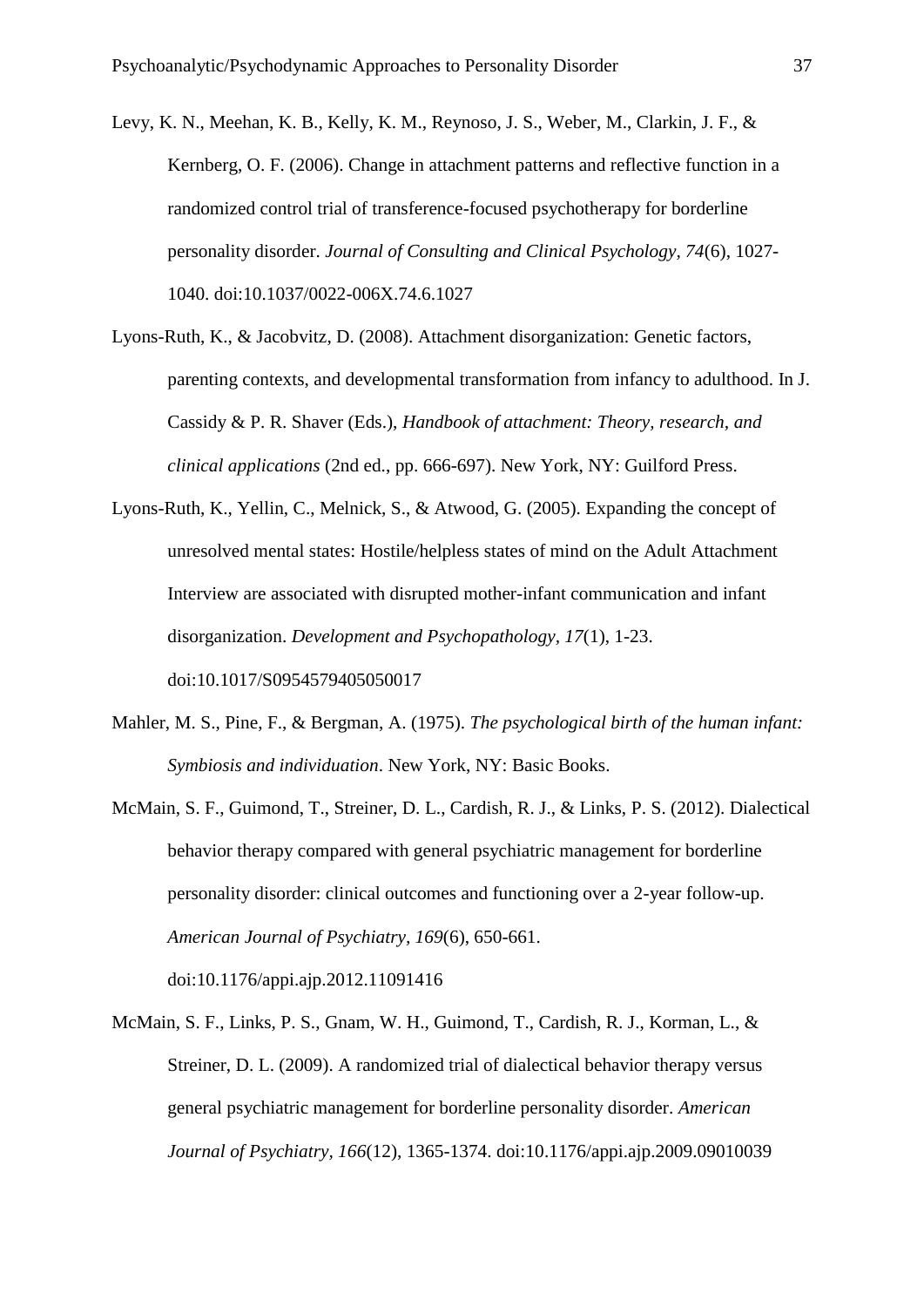- Mitchell, S. A. (1988). *Relational concepts in psychoanalysis: An integration*. Cambridge, MA: Harvard University Press.
- Mitchell, S. A. (1991). Contemporary perspectives on the self: Toward an integration. *Psychoanlytic Dialogues, 1*, 121-147.
- O'Connor, B. P. (2005). A search for consensus on the dimensional structure of personality disorders. *Journal of Clinical Psychology, 61*(3), 323-345. doi:10.1002/jclp.20017
- O'Connor, B. P., & Dyce, J. A. (1998). A test of models of personality disorder configuration. *Journal of Abnormal Psychology, 107*(1), 3-16.
- Petersen, B., Toft, J., Christensen, N. B., Foldager, L., Munk-Jorgensen, P., Windfeld, M., .. . Valbak, K. (2010). A 2-year follow-up of mentalization-oriented group therapy following day hospital treatment for patients with personality disorders. *Personality and Mental Health, 4*(4), 294-301. doi:10.1002/Pmh.140
- Plomin, R., & McGuffin, P. (2003). Psychopathology in the postgenomic era. *Annual Review of Psychology, 54*, 205-228. doi:10.1146/annurev.psych.54.101601.145108
- Robinson, P., Hellier, J., Barrett, B., Barzdaitiene, D., Bateman, A., Bogaardt, A., . . . Fonagy, P. (2016). The NOURISHED randomised controlled trial comparing mentalisation-based treatment for eating disorders (MBT-ED) with specialist supportive clinical management (SSCM-ED) for patients with eating disorders and symptoms of borderline personality disorder. *Trials, 17*, 549. doi:10.1186/s13063- 016-1606-8
- Rosenfeld, H. (1971). A clinical approach to the psychoanalytic theory of the life and death instincts: An investigation into the aggressive aspects of narcissism. *International Journal of Psycho-Analysis, 52*(2), 169-178.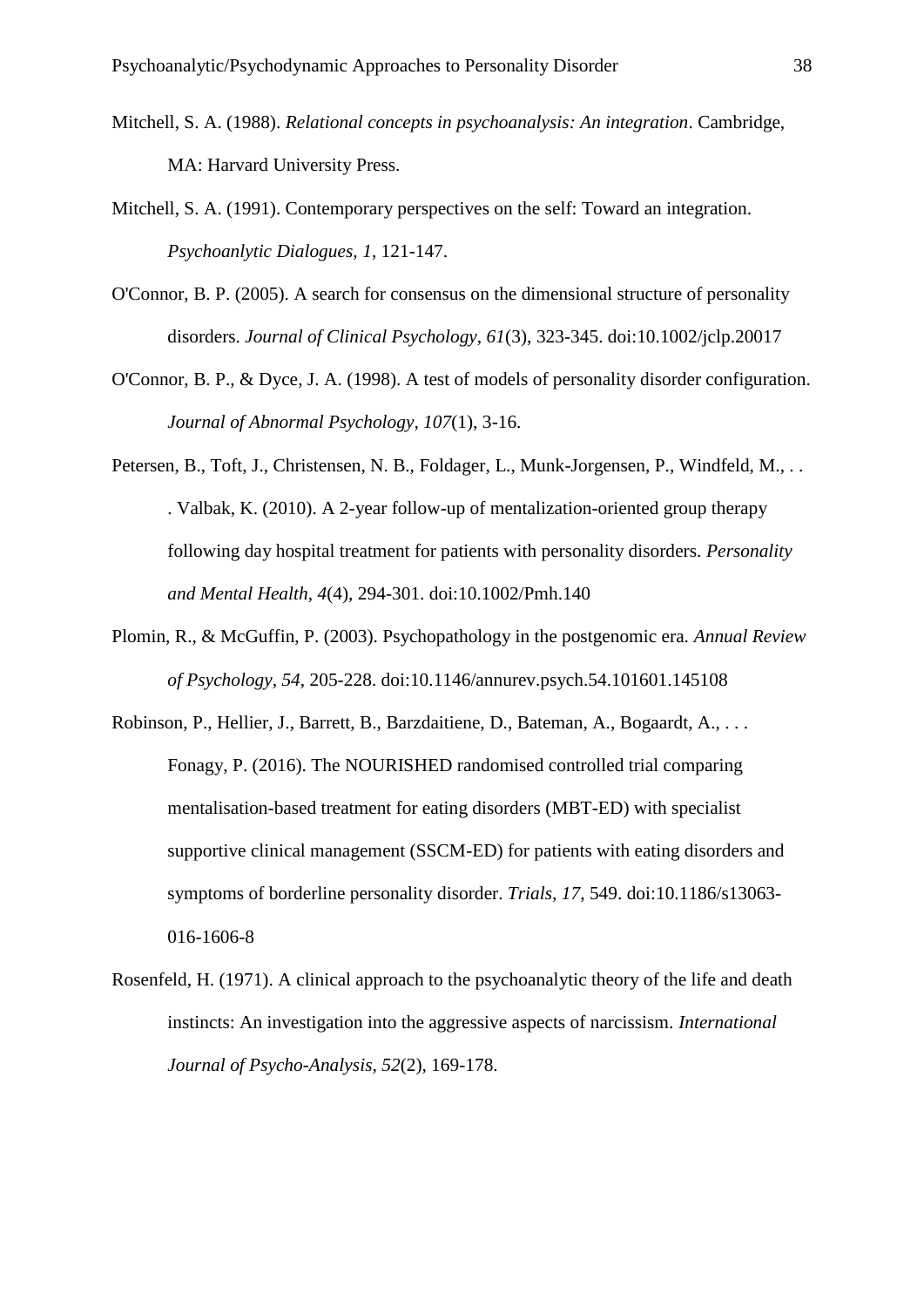- Rutter, M., Kim-Cohen, J., & Maughan, B. (2006). Continuities and discontinuities in psychopathology between childhood and adult life. *Journal of Child Psychology and Psychiatry, 47*(3-4), 276-295. doi:10.1111/j.1469-7610.2006.01614.x
- Sharp, C., Wright, A. G., Fowler, J. C., Frueh, B. C., Allen, J. G., Oldham, J., & Clark, L. A. (2015). The structure of personality pathology: Both general ('g') and specific ('s') factors? *Journal of Abnormal Psychology, 124*(2), 387-398. doi:10.1037/abn0000033
- Skodol, A. E., Clark, L. A., Bender, D. S., Krueger, R. F., Morey, L. C., Verheul, R., ... Oldham, J. M. (2011). Proposed changes in personality and personality disorder assessment and diagnosis for DSM-5 Part I: Description and rationale. *Personality Disorders: Theory, Research, and Treatment, 2*(1), 4-22. doi:10.1037/a0021891
- Sperber, D., Clement, F., Heintz, C., Mascaro, O., Mercier, H., Origgi, G., & Wilson, D. (2010). Epistemic vigilance. *Mind & Language, 25*(4), 359-393. doi:10.1111/j.1468- 0017.2010.01394.x
- Sroufe, L. A., Egeland, B., Carlson, E. A., & Collins, W. A. (2005). *The development of the person: The Minnesota Study of Risk and Adaptation from Birth to Adulthood*. New York, NY: Guilford Press.
- Stern, A. (1938). Psychoanalytic investigation of and therapy in the borderline group of neuroses. *Psychoanalytic Quarterly, 7*(4), 467-489.
- Stoffers, J. M., Vollm, B. A., Rucker, G., Timmer, A., Huband, N., & Lieb, K. (2012). Psychological therapies for people with borderline personality disorder. *Cochrane Database of Systematic Reviews, 8*(8), CD005652.

doi:10.1002/14651858.CD005652.pub2

Sullivan, H. S. (1953). *The interpersonal theory of psychiatry*. New York, NY: Norton.

Torgersen, S., Czajkowski, N., Jacobson, K., Reichborn-Kjennerud, T., Roysamb, E., Neale, M. C., & Kendler, K. S. (2008). Dimensional representations of DSM-IV cluster B